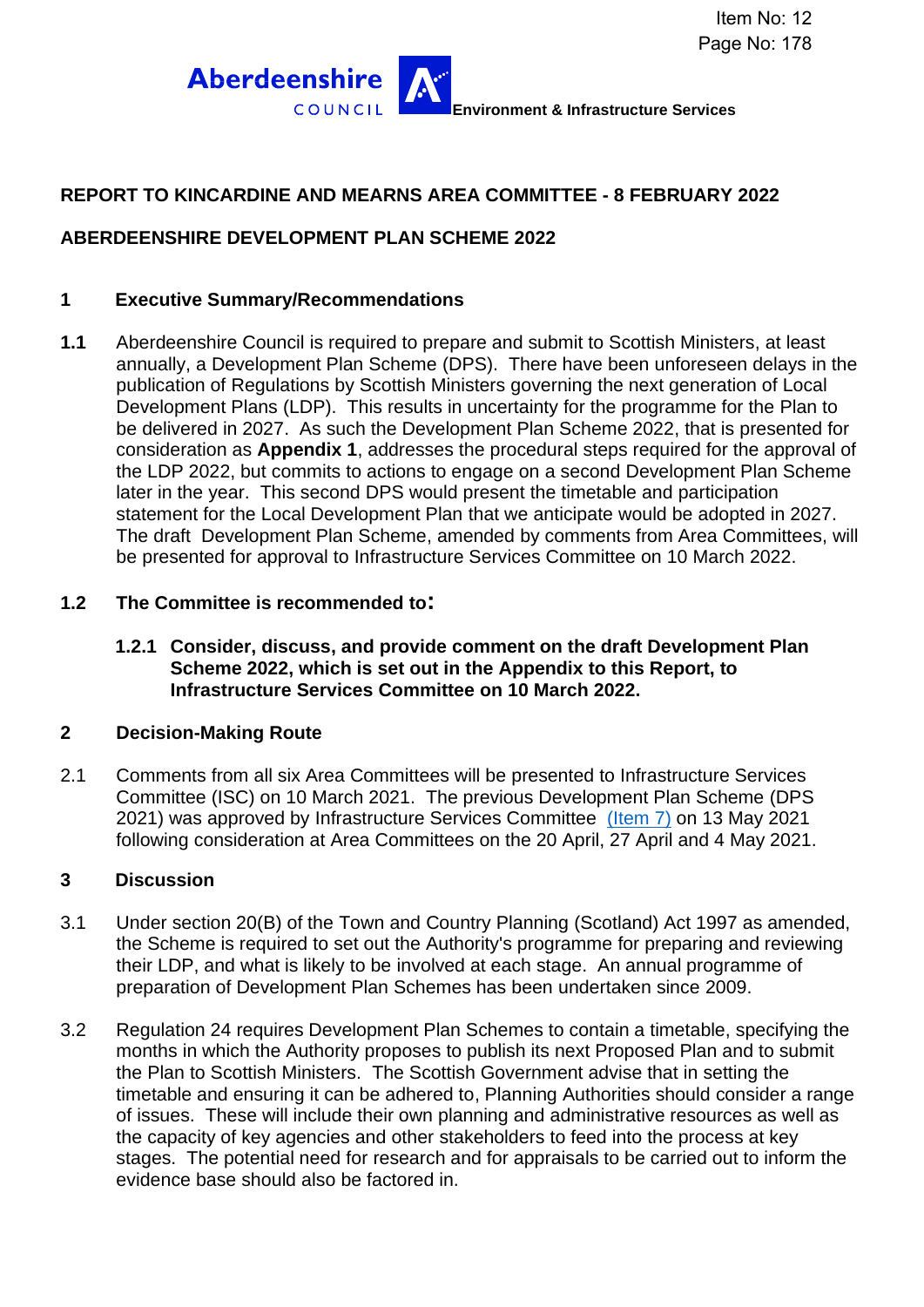- 3.3 While the previous Proposed Plan was published in 2021 the development planning system is undergoing significant procedural change resulting from the identification by the Scottish Government for a need to modernise the planning system. This has already resulted in legislation that will remove significant stages from the Plan making process (for example the publication of a "Main Issues Report"), and has introduced alternative steps, such as the production of an "Evidence Report" subject to early examination and scrutiny by Scottish Ministers before the proposed Plan is prepared.
- 3.4 Change is coming and draft regulations to give substance to the Planning (Scotland) Act 2019 have been produced for consultation. A stakeholder survey conducted in late December highlighted that there was significant interest in the early production of the Local Development Plan under these Regulations. However, at this time we believe that significant discussion should take place before the timetable for the next Plan could be prepared with any confidence, and that it would be misleading to try to anticipate the final regulations.
- 3.5 Consequently we recommend that a Development Plan Scheme that details the end processes of the LDP2022 is published in March, but that a second Development Plan Scheme is prepared in the Autumn that will set out the anticipated timetable and proposals for participation and engagement by stakeholders.
- 3.6 Within the draft Development Plan Scheme 2022 (Included as **Appendix 1** to this Report) we propose to set out the anticipated timetable for the adoption of the Local Development Plan 2022. Unfortunately this timetable is complicated by two elements. Firstly, we have been advised that the Report of the Public Examination into the Proposed LDP2020 is likely to be completed in "late Spring 2022" but no firm date has yet been given. Previously a date of 22 February was provided. From the date of this Report legislation requires that the LDP2022 is adopted within 3 months. This may be impacted upon by the Local Government elections on 5 May 2022 and the subsequent establishment of the new Council. It is likely that a very rapid process will have to be undertaken to see the Plan approved for adoption before the May election, or presented immediately after the Election.

## **4 Council Priorities, Implications and Risk**

- 4.1 This Report helps deliver the Strategic Priorities "Education" and "Health and Wellbeing" within the pillar of "Our People" and supports the key principles which underpin these priorities of right people, right places and tackling poverty and inequalities.
- 4.2 In supporting the Local Development Plan this Report helps deliver the Strategic Priorities "Infrastructure" and "Resilient Communities" within the pillar "Our Environment" and supports the key principles which underpin these priorities of climate and sustainability.
- 4.3 This Report helps deliver the Strategic Priorities "Economy and Enterprise" under the Pillar of "Our Economy" and supports the key principles which underpin these priorities of digital infrastructure and economy.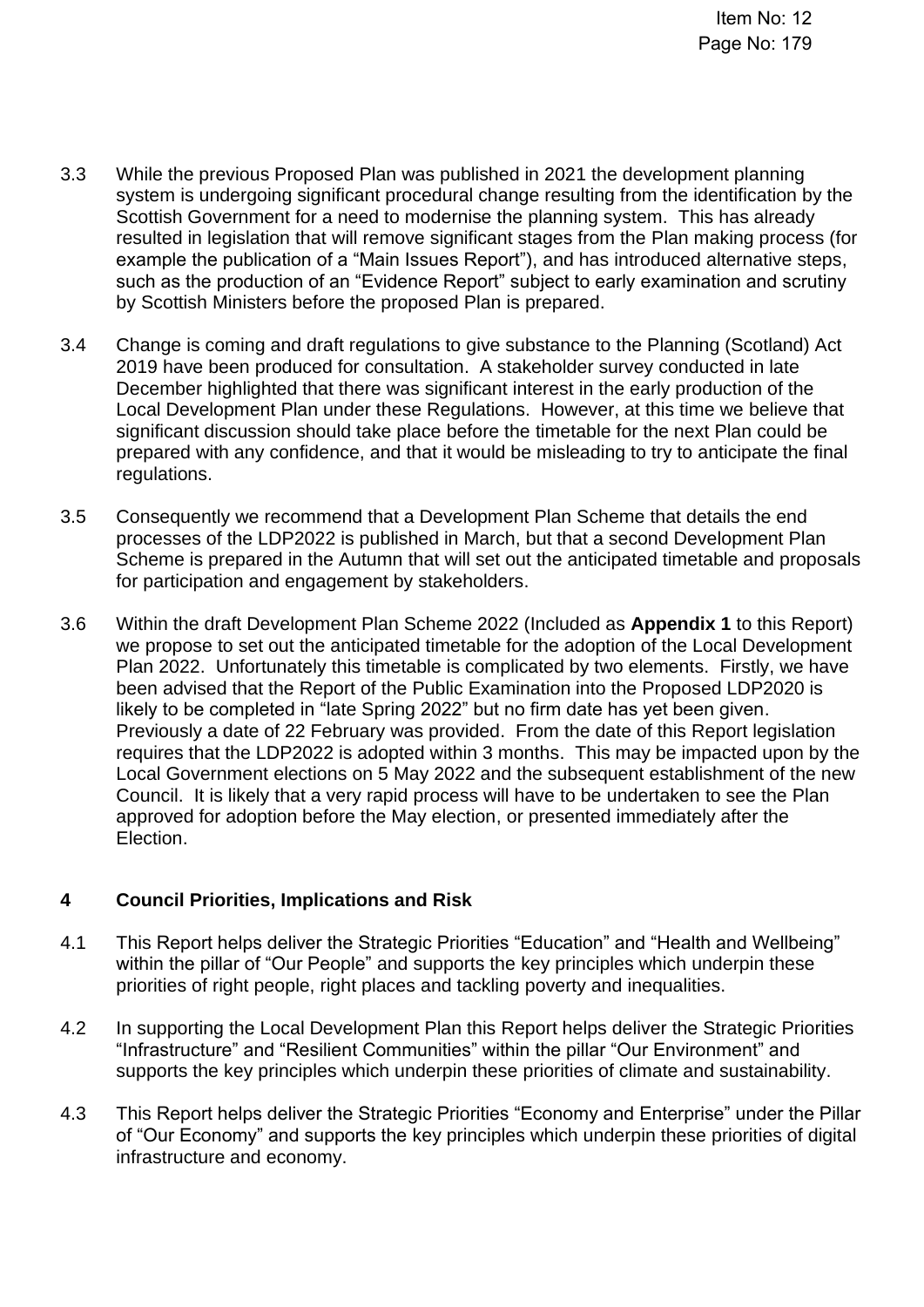4.4 The table below shows whether risks and implications apply if the recommendation(s) is (are) agreed.

| <b>Subject</b>                    | <b>Yes</b>                    | <b>No</b> | N/A |
|-----------------------------------|-------------------------------|-----------|-----|
| Financial                         |                               |           |     |
| <b>Staffing</b>                   |                               |           |     |
| <b>Equalities and Fairer Duty</b> | $\checkmark$ [IIA attached as |           |     |
| Scotland                          | <b>Appendix 2]</b>            |           |     |
| Children and Young People's       | [IIA attached as              |           |     |
| <b>Rights and Wellbeing</b>       | <b>Appendix 2]</b>            |           |     |
| Climate Change and                |                               |           |     |
| Sustainability                    |                               |           |     |
| <b>Health and Wellbeing</b>       |                               |           |     |
| <b>Town Centre First</b>          |                               |           |     |

- 4.5 The financial and staffing implications in producing and implementing the Development Plan Scheme are covered within the existing Planning and Economy (Local Development Plan) budget.  No risks or implications are anticipated as no exceptional cost are anticipated.
- 4.6 An Integrated Impact Assessment has been carried out as part of the development of the proposals set out above. It is included as **Appendix 2** and two negative impacts have been identified that cannot be mitigated satisfactorily. The DPS may have an impact on younger age groups who are not so engaged with civic society as adults and may not yet understand some of the broad concepts being expressed in the DPS. There may be discrimination towards people considered as having a disability (as defined within the Equality Act 2010) by cognitive issues. The DPS reflects a complex process that includes a number of matters which require a grasp of civic and governance issues.
- 4.7 The following Risks have been identified as relevant to this matter in the [Corporate](https://aberdeenshire.sharepoint.com/sites/EvidenceBank/Shared%20Documents/General/3.%20Performance/Links%20from%20Narrative/3.5%20External%20Scruitiny%20and%20Risk/34.%20Aberdeenshire%20Corporate%20Risk%20Register.pdf#search=corporate%20risk%20register) Risk [register:](https://aberdeenshire.sharepoint.com/sites/EvidenceBank/Shared%20Documents/General/3.%20Performance/Links%20from%20Narrative/3.5%20External%20Scruitiny%20and%20Risk/34.%20Aberdeenshire%20Corporate%20Risk%20Register.pdf#search=corporate%20risk%20register)
	- ACORP005: Working with other organisations (e.g., supply chains, outsourcing, partnership working and commercialisation). A wide range of partner organisations are dependent on the Local Development Plan to achieve our common goals.
	- ACORP006: Reputation management (including social media). Development management is a key element of the interface between many thousands of households and Aberdeenshire Council on an annual basis. It is important that the Proposed Local Development Plan is seen to be a robust and credible document to support the Council's high reputation.
	- ACORP007: Social risk (e.g., population changes, poverty and social inequality, demographic changes, crime, antisocial behavior). The Proposed Local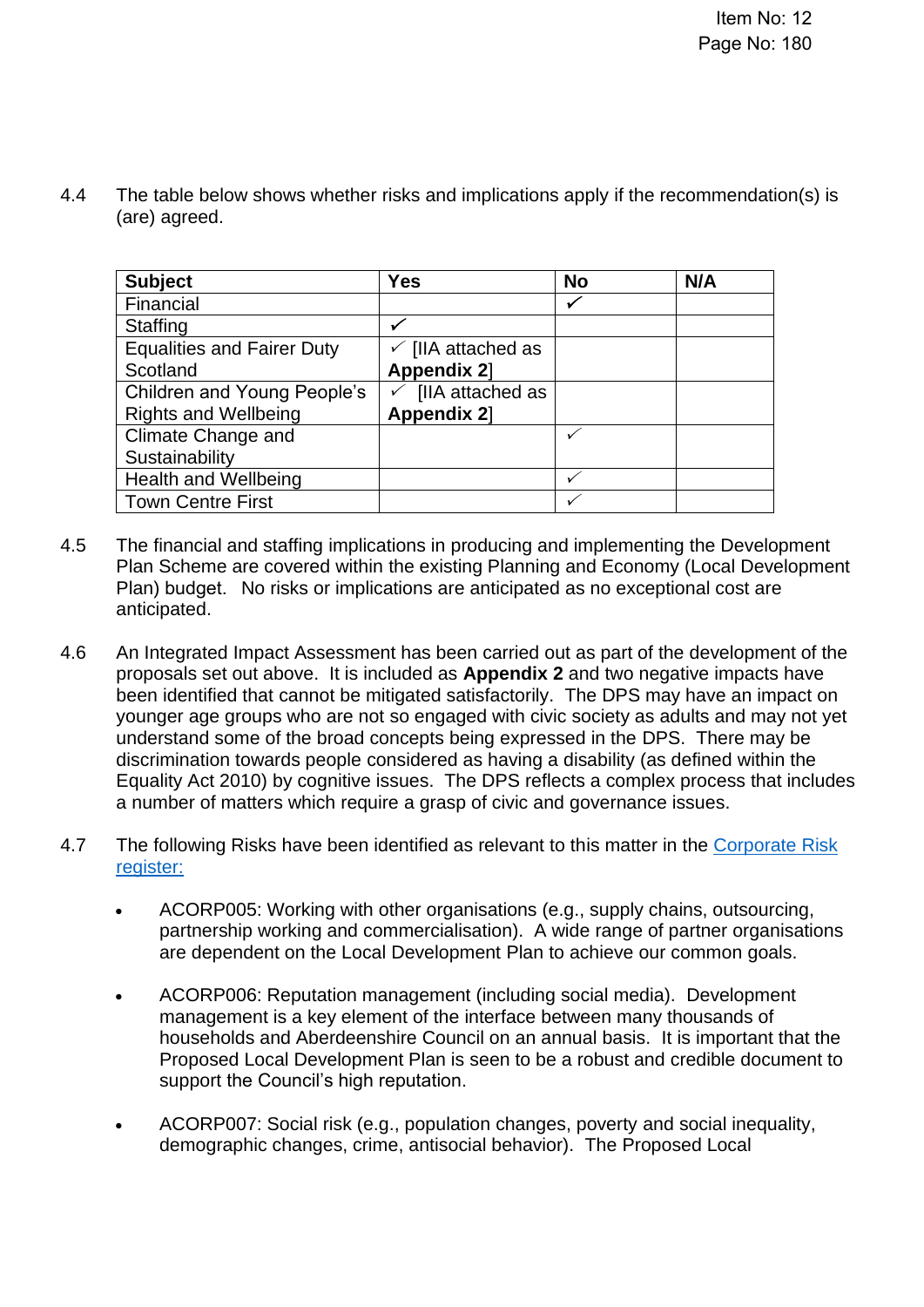Development Plan is intrinsically associated with meeting the needs of a future population and responding to demographic changes.

- ACORP010: Environmental challenges e.g., extreme weather events, climate change (this includes localised risks around flooding and air pollution and the need for communities to display resilience). Climate change is a key theme in the Proposed Local Development Plan.
- 4.8 The following Risks have been identified as relevant to this matter in the [Directorate](https://aberdeenshire.sharepoint.com/:w:/r/sites/Arcadia/services/_layouts/15/Doc.aspx?sourcedoc=%7BA8F02363-8E63-4592-BA30-FE89DE765E51%7D&file=IS%20Directorate%20Plan%20Final%202021-02-17%20(V9).docx&action=default&mobileredirect=true&DefaultItemOpen=1) Risk [Register:](https://aberdeenshire.sharepoint.com/:w:/r/sites/Arcadia/services/_layouts/15/Doc.aspx?sourcedoc=%7BA8F02363-8E63-4592-BA30-FE89DE765E51%7D&file=IS%20Directorate%20Plan%20Final%202021-02-17%20(V9).docx&action=default&mobileredirect=true&DefaultItemOpen=1)
	- BSSR004 Community Empowerment: The Proposed Local Development Plan has been the subject of extensive discussions with Community Councils and other Community Groups. However, not all decisions may support their viewpoint and there may be disappointment that some views have not been adopted.

## **5 Scheme of Governance**

- 5.1 The Head of Finance and Monitoring Officer within Business Services have been consulted in the preparation of this Report and their comments are incorporated within the Report. They are satisfied that the Report follows the Aberdeenshire Council's [Scheme of](https://aberdeenshire.sharepoint.com/sites/Arcadia/services/Pages/Business%20Services/Legal%20and%20Governance/Governance/Scheme-of-Governance-.aspx)  [Governance](https://aberdeenshire.sharepoint.com/sites/Arcadia/services/Pages/Business%20Services/Legal%20and%20Governance/Governance/Scheme-of-Governance-.aspx) and relevant legislation.
- 5.2 The Committee is able to consider this item in terms of Section B.1.2 of the List of Committee Powers in Part of the Scheme of Governance to consider, comment on, make recommendations to Services and any other appropriate Committee on any matter or policy which impacts its Area.

## **Alan Wood**

#### **Director of Environment and Infrastructure Services Report by Piers Blaxter, Policy Team Leader**

#### **List of Appendices:**

Appendix 1 – Draft Aberdeenshire Local Development Plan Development Plan Scheme 2022 Appendix 2 – Integrated Impact Assessment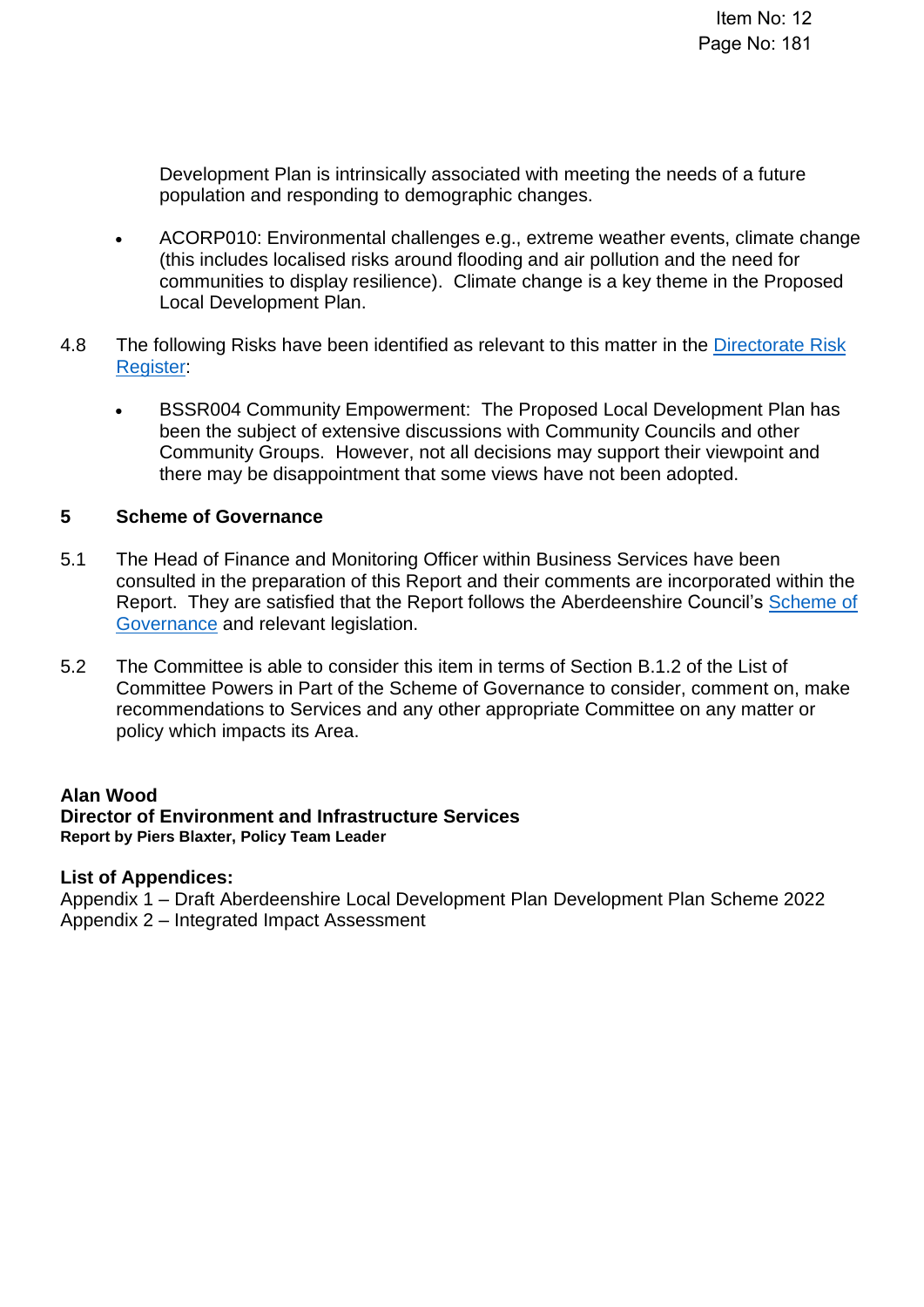**Appendix 1**

## **Draft Development Plan Scheme**

## **Aberdeenshire Local Development Plan**

## **January 2022**

## **Aberdeenshire Development Plan Scheme 2022**

## **Introduction**

Aberdeenshire Council are required to produce a statement of the timetabling, the project plan, and an account of what public consultation will be undertaken for the production of a Local Development Plan. This **Development Plan Scheme** sets out those matters for the Aberdeenshire Local Development Plan 2022, which is likely to be published later in the year.

We know that the planning system is undergoing fundamental change as a result of the enactment of the Planning (Scotland) Act 2021, and the Scottish Government has been consulting on draft regulations that will govern this new approach to the Local Development Plan. We are of the view that we have insufficient understanding of the implications of these changes at this time and cannot provide certainty for any programme of work beyond the adoption of the Aberdeenshire Local Development Plan 2022.

In this context it will be necessary to produce a second Development Plan Scheme during 2022 that provides information on the programming and engagement that we anticipate for a Local Development Plan likely to be adopted in 2027. We expect we will be able to provide a Development Plan Scheme for the LDP2027 in the autumn of 2022. This will give us the opportunity to assess the new system being promoted by the Scottish Government and engage with our stakeholders on the most appropriate way to deliver that plan before we commit to a document that will govern actions thereafter.

As a consequence, this should be seen as an interim document that meets our legal obligations to publish a Development Plan Scheme on an annual basis and is only relevant for the last few months in the development of the Local Development Plan 2022.

## **The Development Plan in Aberdeenshire**

The statutory Development Plan Scheme in Aberdeenshire consists of the Aberdeen City and Shire Strategic Development Plan (approved by Scottish Ministers on 12 August 2020) and the current Aberdeenshire Local Development Plan 2017 (adopted on 17 April 2017). To support this plan Aberdeenshire Council published 9 volumes of Supplementary Guidance (See appendix 1).

Shortly, on its approval by the Scottish Parliament the National Planning Framework 4 will replace the Strategic Development Plan as part of the statutory planning system.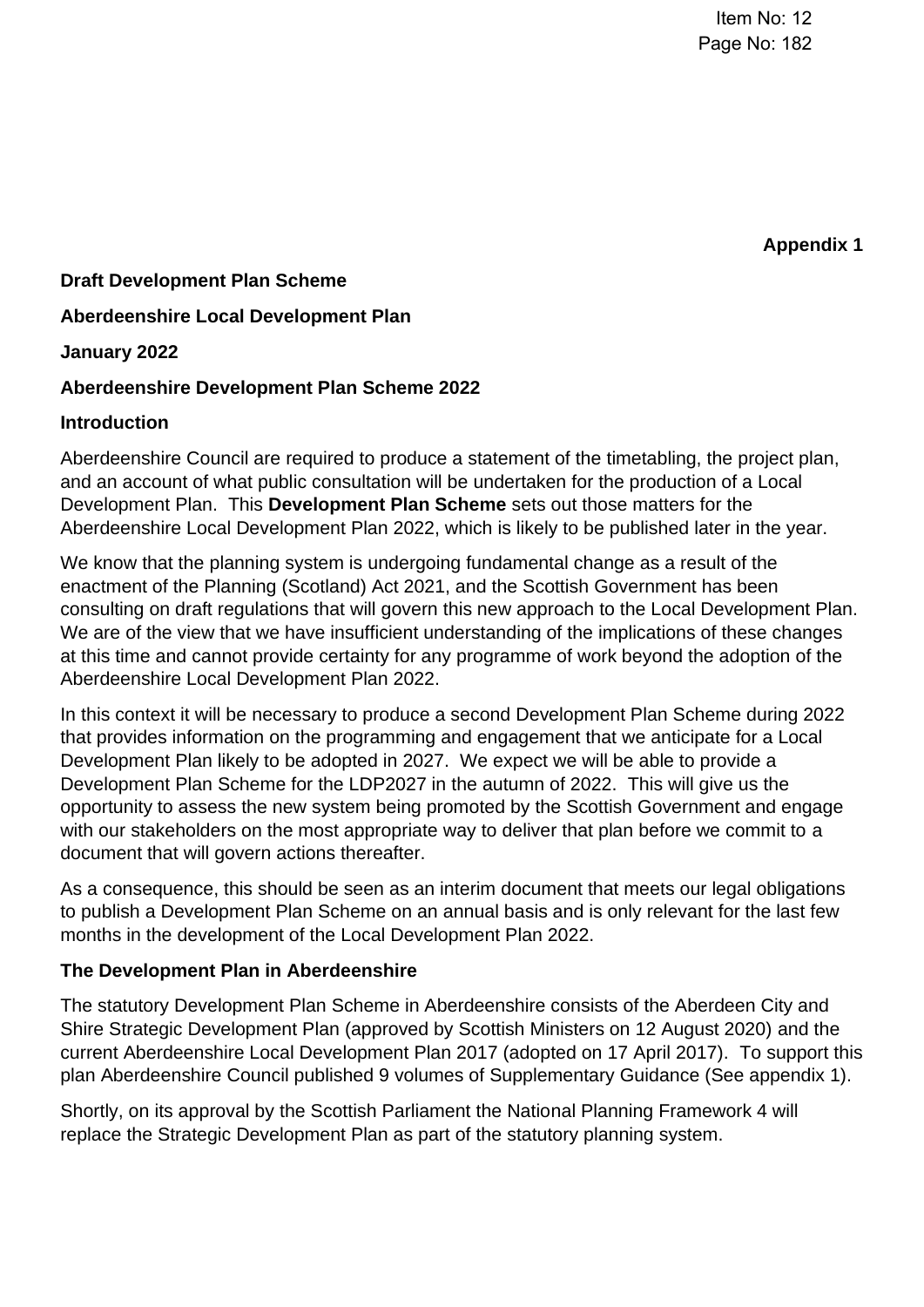

Within the Aberdeenshire Council Area, the Local Development Plan is applicable in all areas except the Cairngorms National Park Plan Area, which has its own Local Development Plan:

It can be anticipated that the Aberdeenshire Local Development Plan 2022 will be adopted within a matter of months from the approval of this Development Plan Scheme. The exact date will be dependent on the date of close of the Examination, a matter that is outwith the control of Aberdeenshire Council.

## **Timetable for the production of the Local Development Plan 2022**

The Aberdeenshire Local Development Plan 2022 will replace the Aberdeenshire Local Development Plan 2017 and its associated supplementary guidance.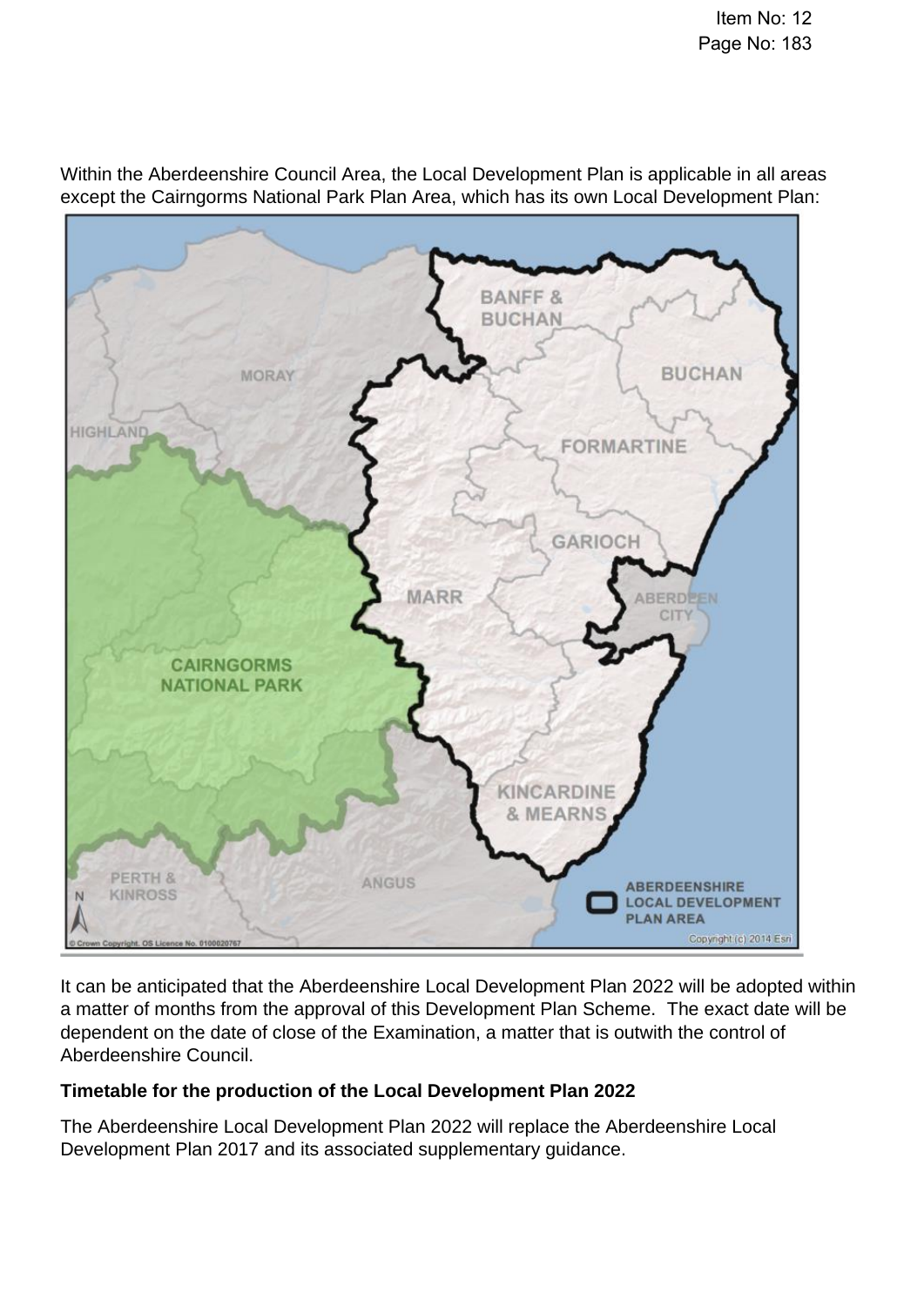Work on the Aberdeenshire Local Development Plan started in 2017 and a Proposed Plan was published on 25 May 2020. Since that time the Plan has been consulted upon and the representations made presented to the Scottish Ministers, who have, since 24 May 2021, been conducting an examination of unresolved representations through Reporters from their Directorate of Planning and Environmental Appeals. This is in accordance with Section (19) of the Town and Country Planning (Scotland) Act 1997 (as amended).

Table 1 sets out the complete timetable followed for the production of the Aberdeenshire Local Development Plan 2022.

| <b>Milestone</b>                                                                                                                                                                                                                            | <b>Strategic Environmental</b><br>assessment (SEA)<br>milestone                                                                               | Completed during                                              |
|---------------------------------------------------------------------------------------------------------------------------------------------------------------------------------------------------------------------------------------------|-----------------------------------------------------------------------------------------------------------------------------------------------|---------------------------------------------------------------|
| <b>Pre-Main Issues</b><br>engagement                                                                                                                                                                                                        | <b>Preparing SEA scoping</b><br>report                                                                                                        | Up to January 2019                                            |
| Publication and<br>consultation on the Main<br><b>Issues Report and</b><br>publication of a draft<br><b>Proposed Local</b><br><b>Development Plan</b>                                                                                       | Publication of the interim<br><b>Environmental Report of</b><br>the SEA                                                                       | From 14 January 2019 to 8<br>April 2019                       |
| Publication and<br>consultation on the<br><b>Proposed Local</b><br><b>Development Plan</b>                                                                                                                                                  | Publication and<br>consultation of the<br><b>Environmental Report of</b><br>the SEA of the Proposed<br>Local Development Plan                 | From 25 May 2020 to 31<br><b>July 2020</b>                    |
| <b>Proposed Local</b><br>Development Plan and<br>unresolved objections<br>submitted for examination<br>to the Scottish Ministers                                                                                                            | Publish responses to the<br>consultation on the<br><b>Environmental Report of</b><br>the SEA of the Proposed<br><b>Local Development Plan</b> | <b>Submitted to Scottish</b><br>Ministers on 12 March<br>2021 |
| <b>Examination of the</b><br><b>Proposed Local</b><br>Development Plan.<br>Conducted by lead reporter<br>Alison Kirkwood, the<br>examination is considering<br>unresolved representations<br>relating to 58 topics.<br>Requests for further |                                                                                                                                               | 12 March 2021 to 22<br>February 2022                          |

Table 1. Stages of the ALDP2022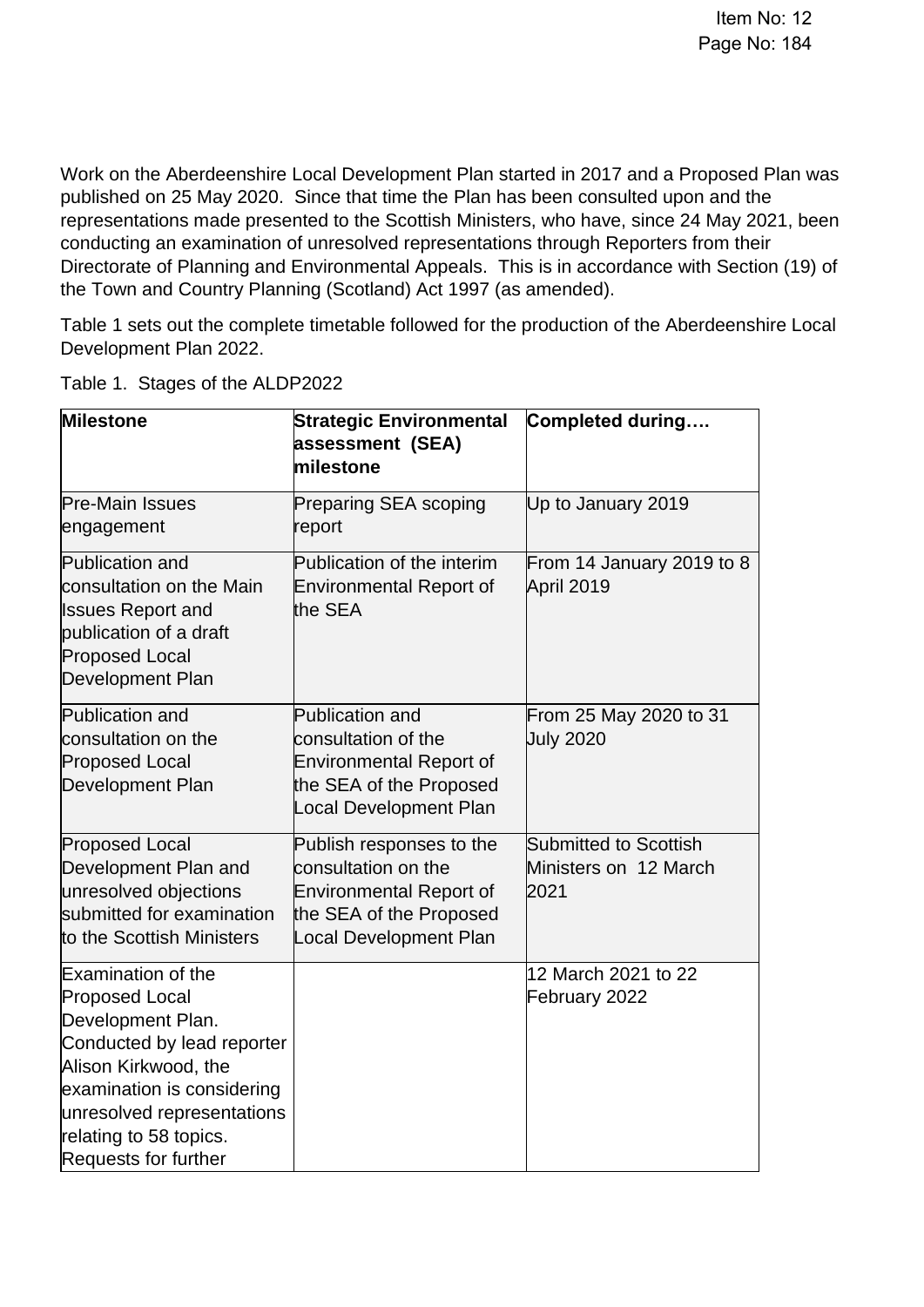| information have been<br>made on 10 topics (as of 31<br>December 2021)                                                                                                          |                                                                                                                                                                                   |                                                                                                                                                                                                                                 |
|---------------------------------------------------------------------------------------------------------------------------------------------------------------------------------|-----------------------------------------------------------------------------------------------------------------------------------------------------------------------------------|---------------------------------------------------------------------------------------------------------------------------------------------------------------------------------------------------------------------------------|
| Reporter's Report of the<br><b>Examination published</b>                                                                                                                        |                                                                                                                                                                                   | As of 31 December 2021,<br>the DPEA have<br>clarified that the complexity<br>of some of the matters<br>being considered will result<br>in completion in "early<br>2022" but have not yet<br>specified what that date<br>may be. |
| Reporter's Report and its<br>implications considered by<br>Committees of<br>Aberdeenshire Council                                                                               |                                                                                                                                                                                   | Reference to six Area<br>Committees and to<br>Infrastructure Services<br>Committee (ISC) for<br>consideration within 6<br>weeks of the Reporter's<br>Report <sup>*</sup> .                                                      |
| Aberdeenshire Council to<br>advertise and publish the<br>modifications to be made<br>and the Plan as it intends to the Proposed Local<br>adopt, and advise all<br>representees. | Post Adoption Statement is<br>published and the<br>Environmental statement of Committees and ISC and<br>Development Plan to be<br>modified in the light of<br>modifications made. | Aberdeenshire Council to<br>consider the views of Area<br>resolve on the Plan it<br>intends to adopt within 8<br>weeks of the Reporter's<br>recommendation <sup>*</sup> .                                                       |
| Scottish Ministers to be<br>advised of the Proposed<br>Local Development Plan<br>Aberdeenshire Council<br>would wish to adopt                                                   | Modified environmental<br>statement of the Proposed<br>Local Development Plan<br>the Council intends to adopt<br>submitted to Scottish<br>Ministers.                              | May 2022                                                                                                                                                                                                                        |
| Confirmation from Scottish<br>Ministers, or expiry of 28<br>days, and adoption of the<br>Aberdeenshire Local<br>Development Plan 2022                                           |                                                                                                                                                                                   | <b>June 2022</b>                                                                                                                                                                                                                |
| Period for Legal challenge                                                                                                                                                      |                                                                                                                                                                                   | Uune 2022 to September<br>2022                                                                                                                                                                                                  |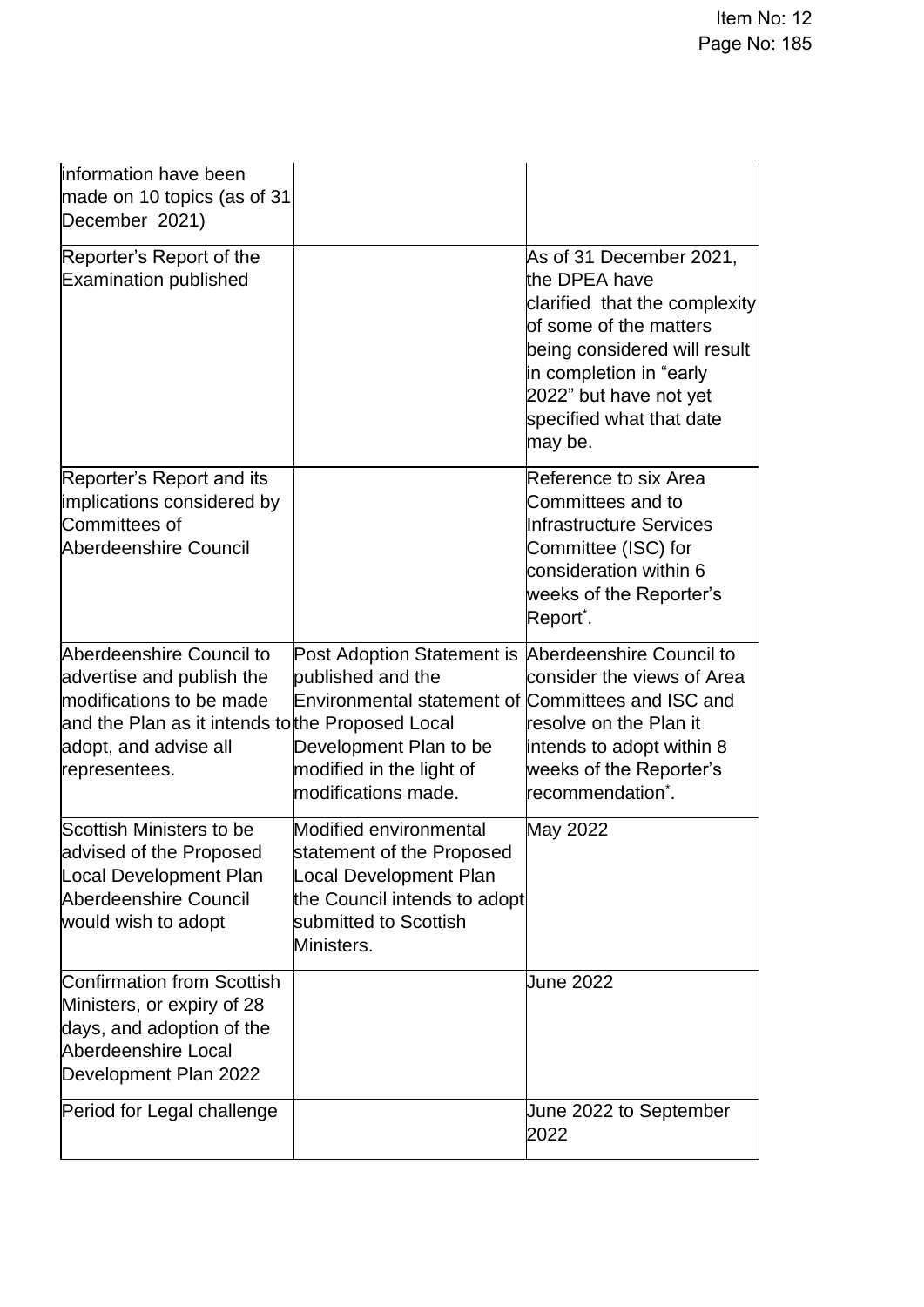| Revised Acton Plan | September 2022 |
|--------------------|----------------|
| published          |                |

Due to the potential disruption to the political process that will result from the Local Government Elections on 5 May 2022, and the legal obligation to adopt the Local Development Plan within three months of the receipt of the Reporter's Recommendation a concatenated process for consideration by Committees may be required.

On a decision by the Council of its intent to adopt the Plan, modified as required, the Council will:

- Publish a notice in a local newspaper noting Aberdeenshire Council's intention to adopt the Plan and advising where it may be inspected;
- Make copies of the Local Development Plan the Council would wish to adopt available in public libraries, Area Planning Offices (provided Covid 19 restrictions have been lifted) and on the Aberdeenshire Council website; and
- Notify people who made representations in respect of the Plan that the Proposed Plan has been published in the form in which the Council propose to adopt it, and where and when it can be viewed.

The Council is required to advise Scottish Ministers of its intent to adopt the Plan and, barring a direction from the Scottish Ministers, 28 days later the Plan can be formally adopted. At this point the Council will:

- Formally Publish the Plan;
- Publish the Plan on the Aberdeenshire Council website;
- Advertise its publication and availability in a local newspaper; and
- Notify people who made representations in respect of the proposed Local Development Plan of its publication and availability.

## **How to get involved (The Participation Statement)**

Aberdeenshire Council remains committed to the involvement by interested parties and stakeholders in the formulation of the adopted Local Development Plan. Throughout the production of the Proposed Plan 2020 we have embraced the National Standards for Community Participation: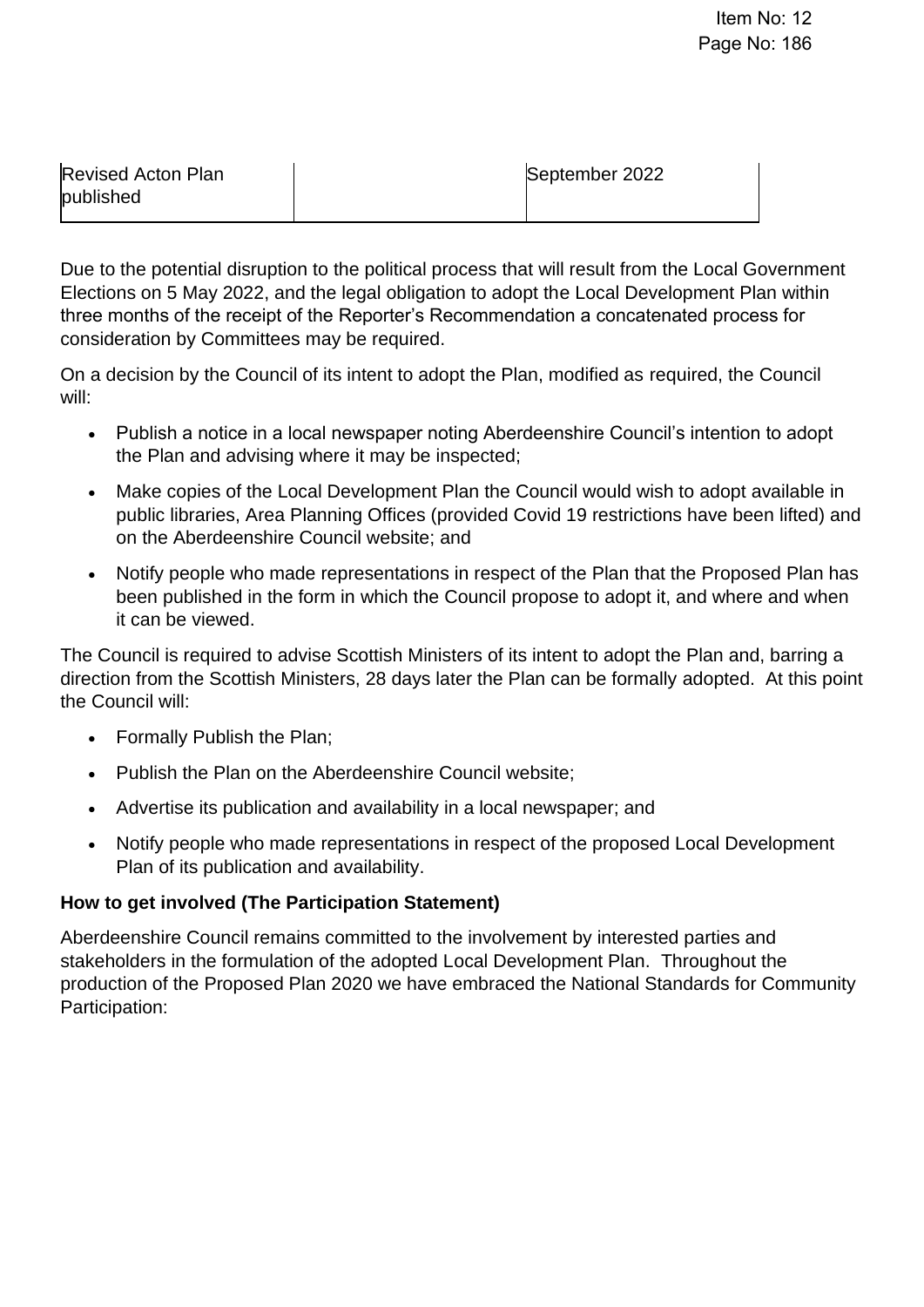

The actions that we have taken are set out in the "Statement of Conformity with the Participation Statement" that was the first matter considered by the PLDP Examination. These included our award-winning approach to digital consultation, adopted in 2020. The Reporters considered this document and found that the Council had acted appropriately: that our engagement was sufficient and, therefore that the Plan was competent for examination.

We have published this statement on our website at [https://www.aberdeenshire.gov.uk/media/26310/conformitywithparticipationstatement2021.pdf.](https://www.aberdeenshire.gov.uk/media/26310/conformitywithparticipationstatement2021.pdf)

Opportunities for people to express their views on the proposed modifications recommended by the Reporters are now limited. While it is possible to disagree with the Reporter's recommendations the scope to do this is limited by the Town and Country Planning (Grounds for declining to follow recommendations) (Scotland) Regulations 2009 as follows. The circumstances where Authorities may depart from recommendations are where the recommendation(s):

- (a) would have the effect of making the LDP inconsistent with the National Planning Framework, or with any SDP or national park plan for the same area;
- (b) is incompatible with Part IVA of the Conservation (Natural Habitats etc) Regulations 1994;
- (c) would not be acceptable having regard to an environmental assessment carried out by the Planning Authority on the Plan following modification in response to recommendations;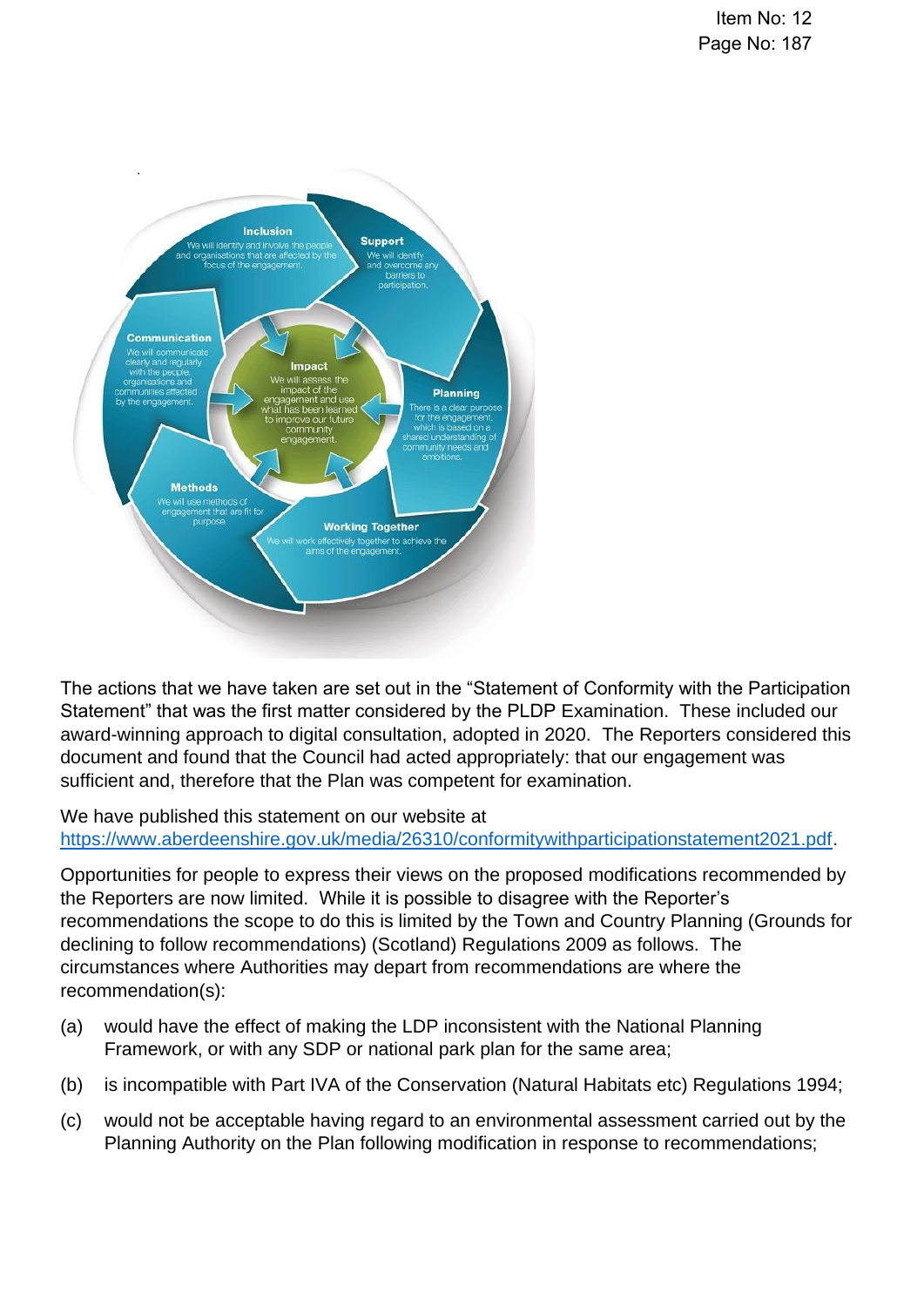(d) are based on conclusions that could not reasonably have been reached based on the evidence considered at the Examination.

No formal opportunity is to be provided for lay-people to comment on these issues although there will be opportunity to lobby Elected Members prior to the Committee Meeting at which the Reporter's recommendations are to be discussed.

Recently, it has been the case that errors in judgement within the Reporter's Recommendations or the subsequent actions by Planning Authorities have been tested in the Courts following adoption of the Plan.

## **Future Local Development Plans**

The timing of Regulations governing the "Transforming Planning" agenda still makes it very difficult to anticipate when the process of preparing a new Local Development Plan will start. However, we fully anticipate that, following the publication of draft regulations, there will be some certainty on this matter by the time the Aberdeenshire Local Development Plan 2022 is adopted.

The Scottish Government advise that after the provisions of the 2019 Act are brought into force, it will be important for the first round of 'new style' Plans to be brought forward in a timely fashion. On that basis, it is envisaged that every Planning Authority in Scotland will have a 'new style' Local Development Plan in place by 2027.

Timescales for preparing Aberdeenshire Council's next Local Development Plan will be included in a future Development Plan Scheme when further information is available from the Scottish Government. It is anticipated that work on the Local Development Plan will commence immediately after the adoption of the Aberdeenshire Local Development Plan 2022, initially focussing on collecting information to produce an "Evidence Report", identified as a key early stage in new style Local Development Plans. A key part of this will be engaging with key agencies, local communities and children and young people.

Over the next six months we will engage with our customers and stakeholders to be able to present conclusions on how engagement on the Local Development Plan 2027 should take place. This will involve direct engagement with Community Councils and Development interests to evaluate what forms of engagement worked well during the formulation of the Proposed Local Development Plan 2020 and may be applicable to a 'new style' Local Development Plan process. The following actions are proposed:

- Questionnaire to Community Council on their perception of the most valuable elements of the process that delivered the Proposed Local Development Plan 2022.
- Questionnaire to development agents seeking advice on the clarity and appropriateness of the methods used in developing the Proposed Local Development Plan 2022.
- Open Seminar with Major Housebuilding interests to help identify the best way of delivering the outcomes of the Draft Development Plan Regulations.
- Open seminar with Community Council Area Forums to help identify the best way of delivering the outcomes of the Draft Development Plan Regulations.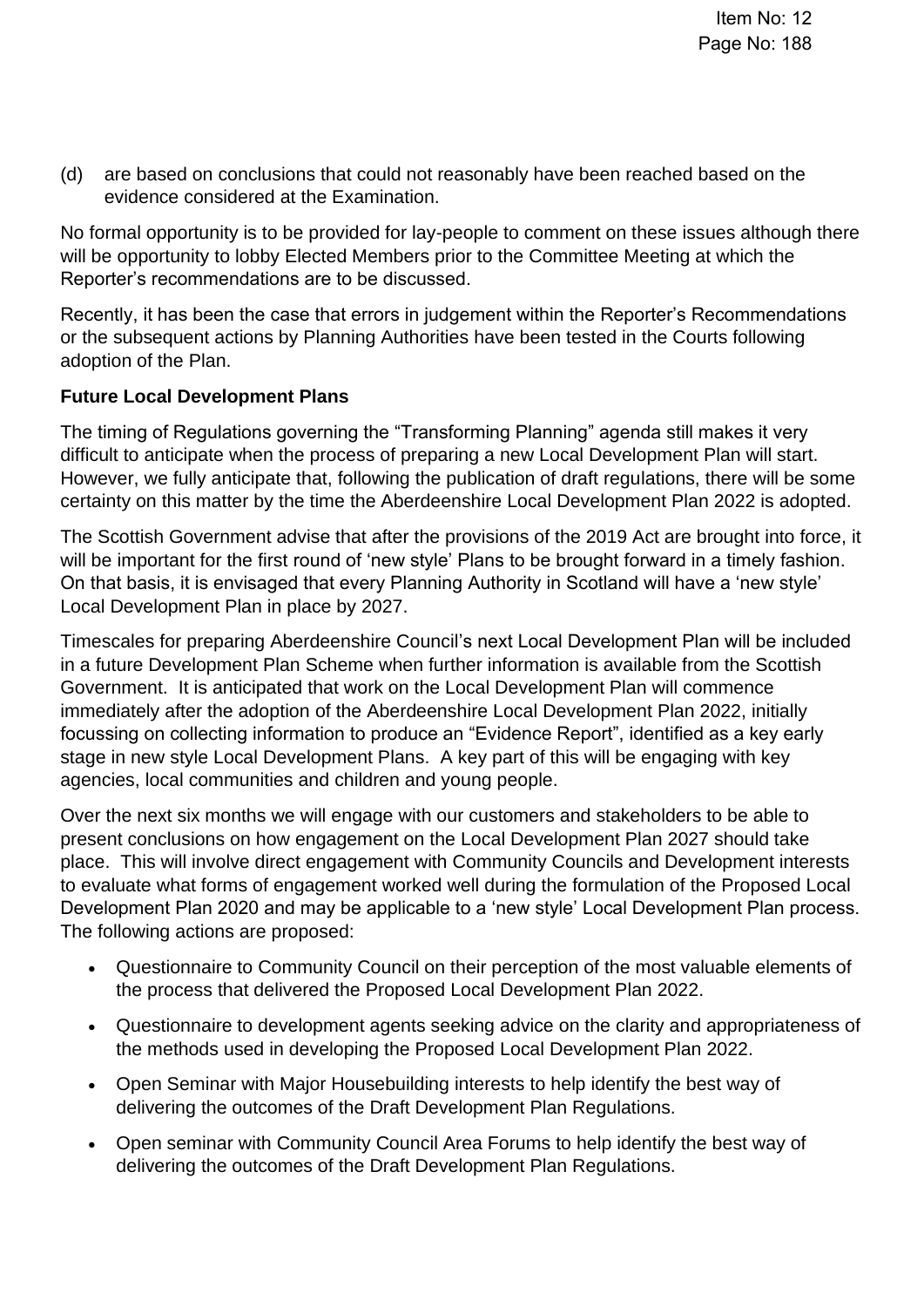- Citizens Panel questionnaire on satisfaction with the engagement on the Proposed Local Development Plan 2020.
- Engagement through Heads of Planning Scotland with other Local Authorities on consultation methods being used.
- Engagement with Aberdeenshire Youth Council to explore the best way on engaging with young people.

It is anticipated that these discussions will provide a firm background for a Development Plan Scheme to be published in November 2022.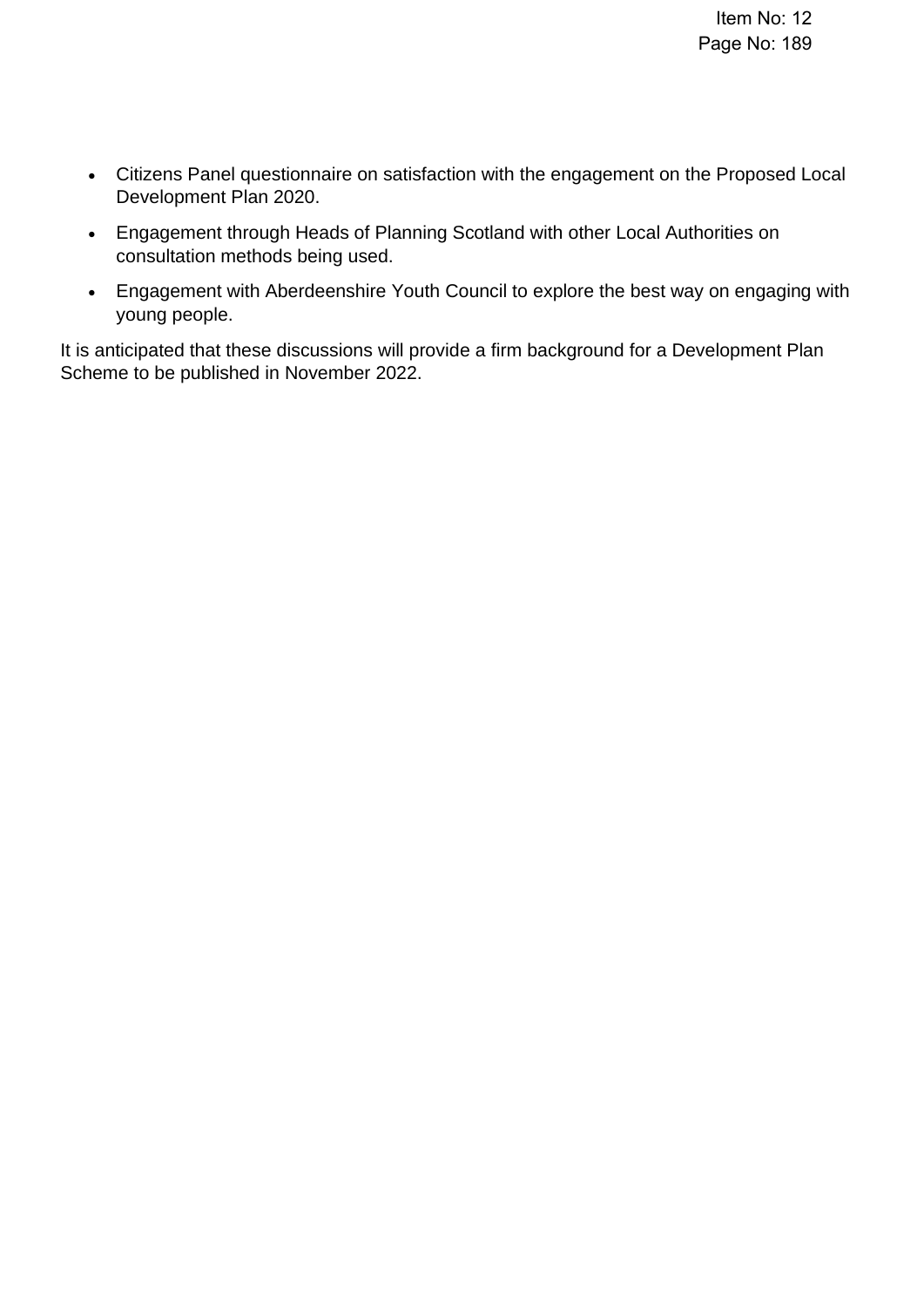## **Appendix 1 – Supplementary guidance**

- 1. Affordable Housing
- 2. The Regeneration Priority Area
- 3. Energetica
- 4. The Coastal Zone
- 5. Local Nature Conservation Sites
- 6. Areas safeguarded or identified as areas of search for minerals development
- 7. Developer Obligations
- 8. Aberdeenshire Forestry and Woodland Strategy
- 9. Special Landscape Areas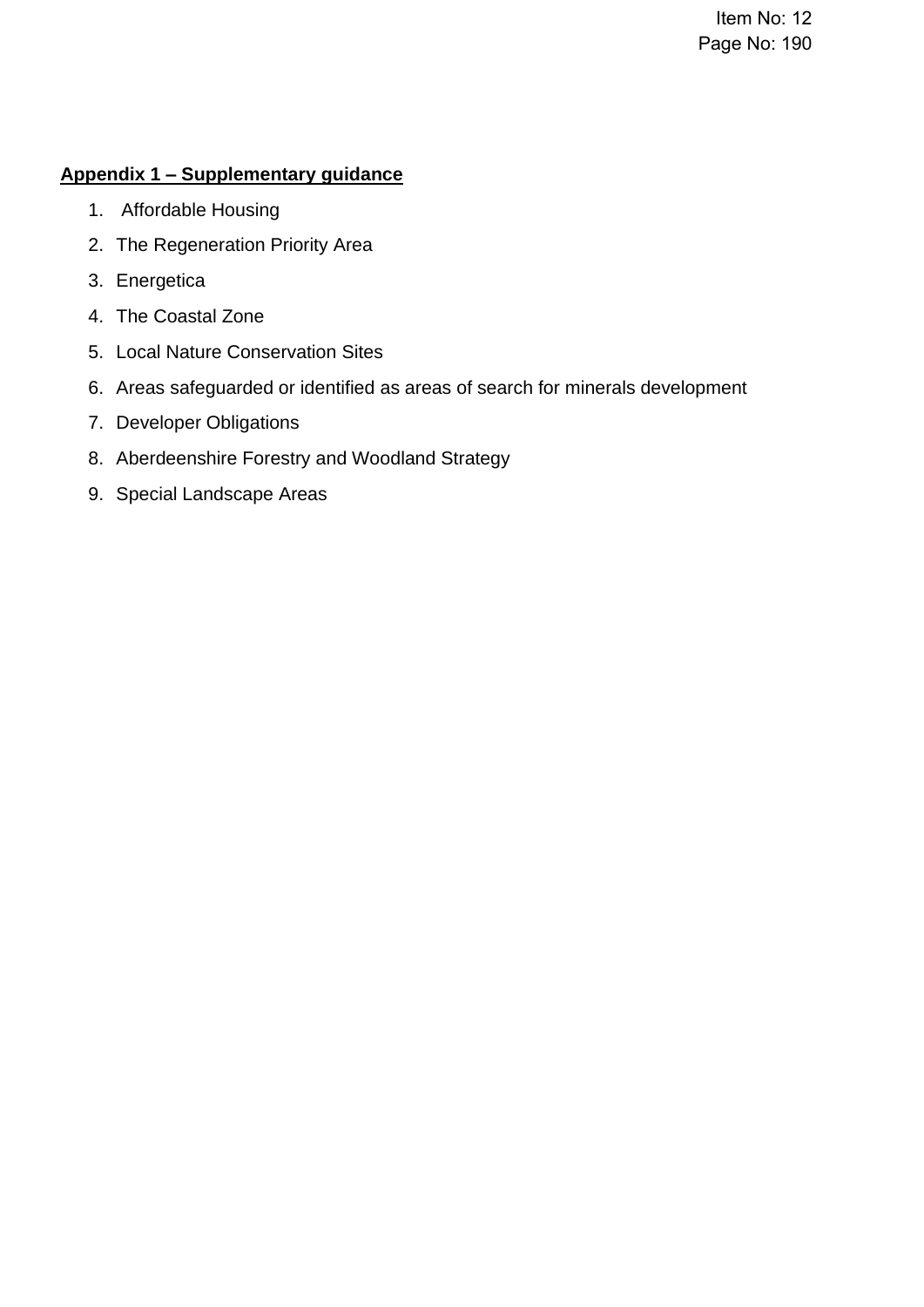**Appendix 2**

# **Aberdeenshire Council.**

## **Integrated Impact Assessment.**

## **Assessment of draft Development Plan Scheme 2022.**

| Assessment ID                 | IIA-000317                          |
|-------------------------------|-------------------------------------|
| Lead Author                   | Piers Blaxter                       |
| <b>Additional Authors</b>     | Fiona Reid                          |
| Service Reviewers             | Mairi Stewart                       |
| <b>Subject Matter Experts</b> | Lynne Gravener, Christine McLennan. |
| Approved By                   | Mairi Stewart                       |
| Approved On                   | Friday January 21, 2022             |
| <b>Publication Date</b>       | Monday January 24, 2022             |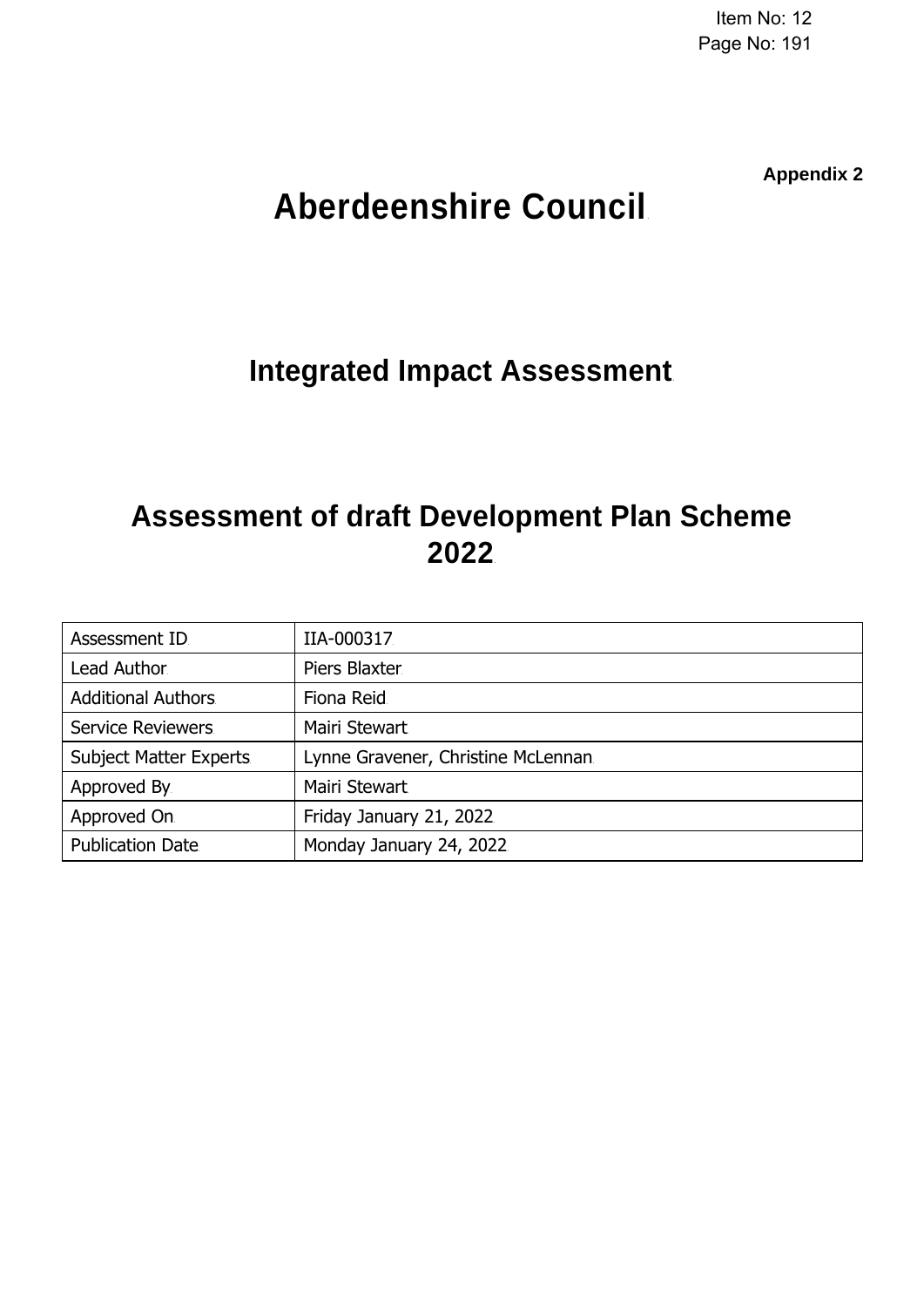Generated automatically from the Integrated Impact Assessment system, assessment ID: IIA-000317. Page 1 of 9

#### **Section 1. Overview.**

This document has been generated from information entered into the Integrated Impact Assessment system.

Assessment of the possible impacts of the proposed Development Plan Scheme to be published in March 2022

During screening 3 of 10 questions indicated that detailed assessments were required, the screening questions and their answers are listed in the next section. This led to 2 out of 5 detailed impact assessments being completed. The assessments required are:

- Childrens' Rights and Wellbeing
- Equalities and Fairer Scotland Duty

In total there are 3 positive impacts as part of this activity. There are 2 negative impacts, of these negative impacts, 0 have been mitigated and 2 cannot be mitigated satisfactorily.

A detailed action plan with 1 point has been provided.

This assessment has been approved by [mairi.stewart@aberdeenshire.gov.uk.](mailto:mairi.stewart@aberdeenshire.gov.uk)

The remainder of this document sets out the details of all completed impact assessments.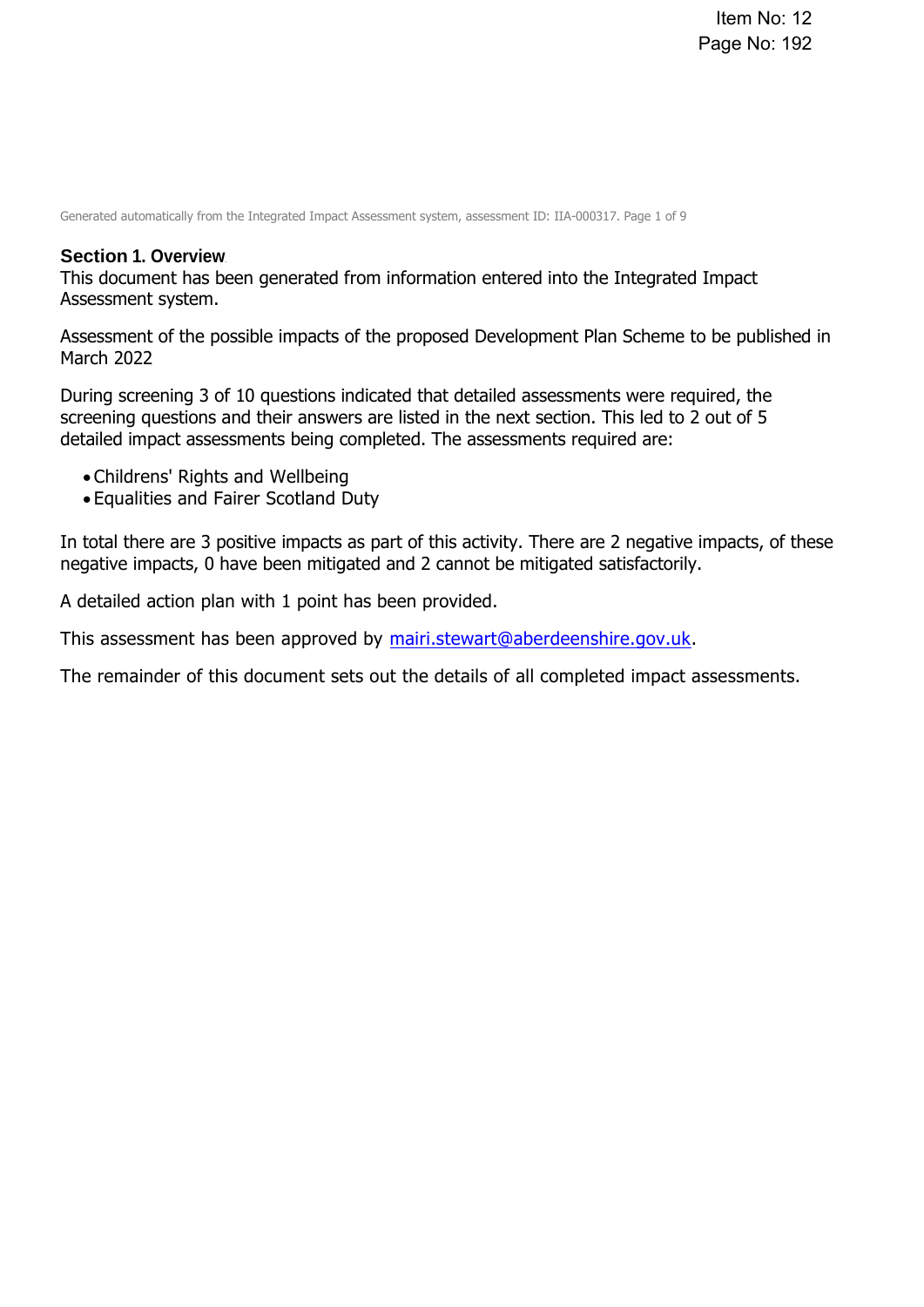Generated automatically from the Integrated Impact Assessment system, assessment ID: IIA-000317. Page 2 of 9.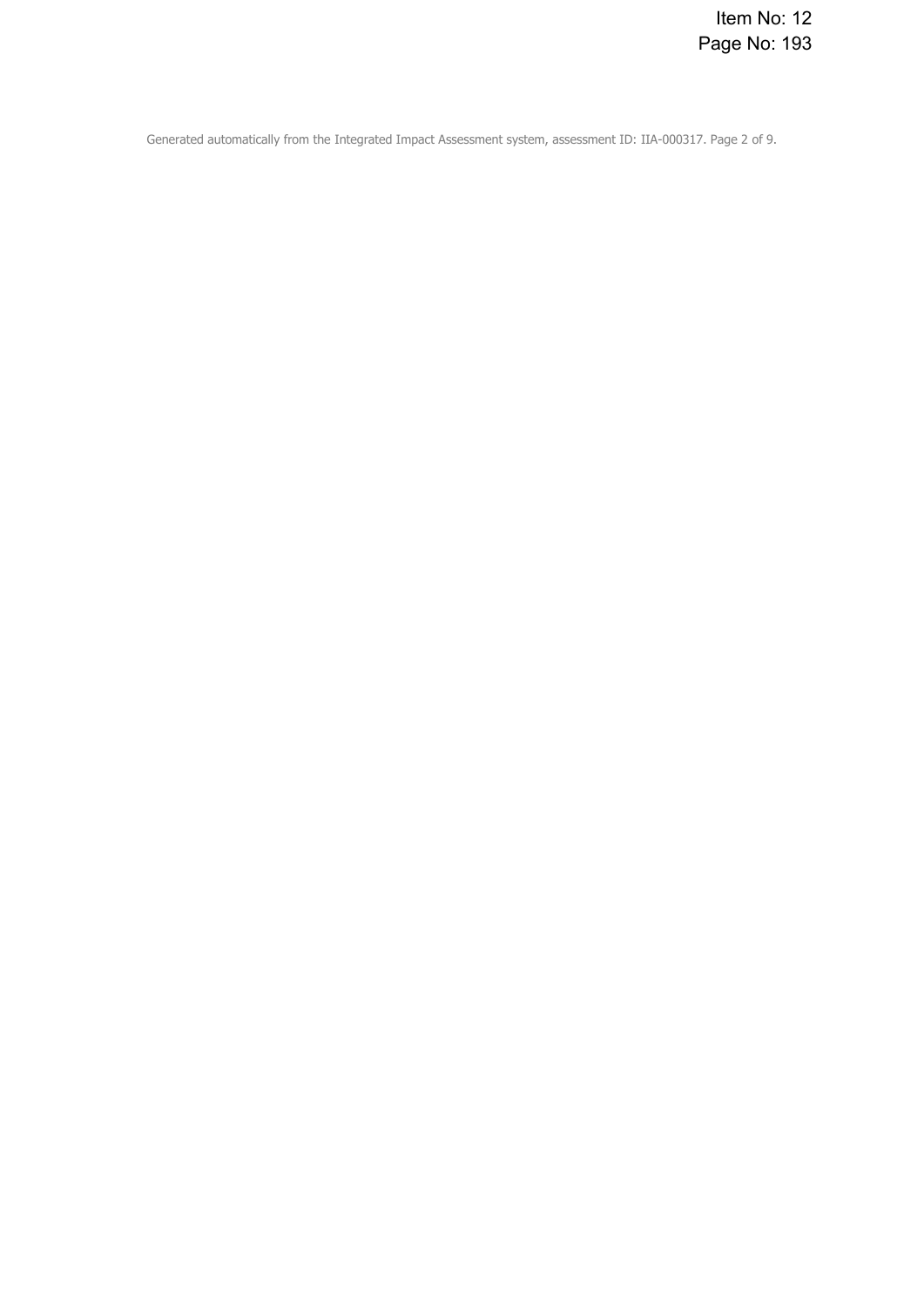## **Section 2. Screening**.

| Could your activity / proposal / policy cause an impact in one (or more) of the<br>identified town centres?                                                                                              | No.  |
|----------------------------------------------------------------------------------------------------------------------------------------------------------------------------------------------------------|------|
| Would this activity / proposal / policy have consequences for the health and<br>wellbeing of the population in the affected communities?                                                                 | No.  |
| Does the activity / proposal / policy have the potential to affect greenhouse gas No<br>emissions (CO2e) in the Council or community and / or the procurement, use or disposal<br>of physical resources? |      |
| Does the activity / proposal / policy have the potential to affect the resilience to No extreme<br>weather events and/or a changing climate of Aberdeenshire Council or community?                       |      |
| Does the activity / proposal / policy have the potential to affect the<br>environment, wildlife or biodiversity?                                                                                         | No.  |
| Does the activity / proposal / policy have an impact on people and / or groups<br>with protected characteristics?                                                                                        | Yes. |
| Is this activity / proposal / policy of strategic importance for the council?                                                                                                                            | Yes. |
| Does this activity / proposal / policy reduce inequality of outcome?                                                                                                                                     | No.  |
| Does this activity / proposal / policy have an impact on children / young<br>people's rights?                                                                                                            | Yes. |
| Does this activity / proposal / policy have an impact on children / young<br>people's wellbeing?                                                                                                         | No.  |

## **Section 3. Impact Assessments**.

| Children's Rights and Wellbeing.     | No Negative Impacts Identified                 |
|--------------------------------------|------------------------------------------------|
| Climate Change and Sustainability.   | Not Required                                   |
| Equalities and Fairer Scotland Duty. | Only Some Negative Impacts Can Be<br>Mitigated |
| Health Inequalities                  | Not Required                                   |
| <b>Town Centre's First</b>           | Not Required                                   |
|                                      |                                                |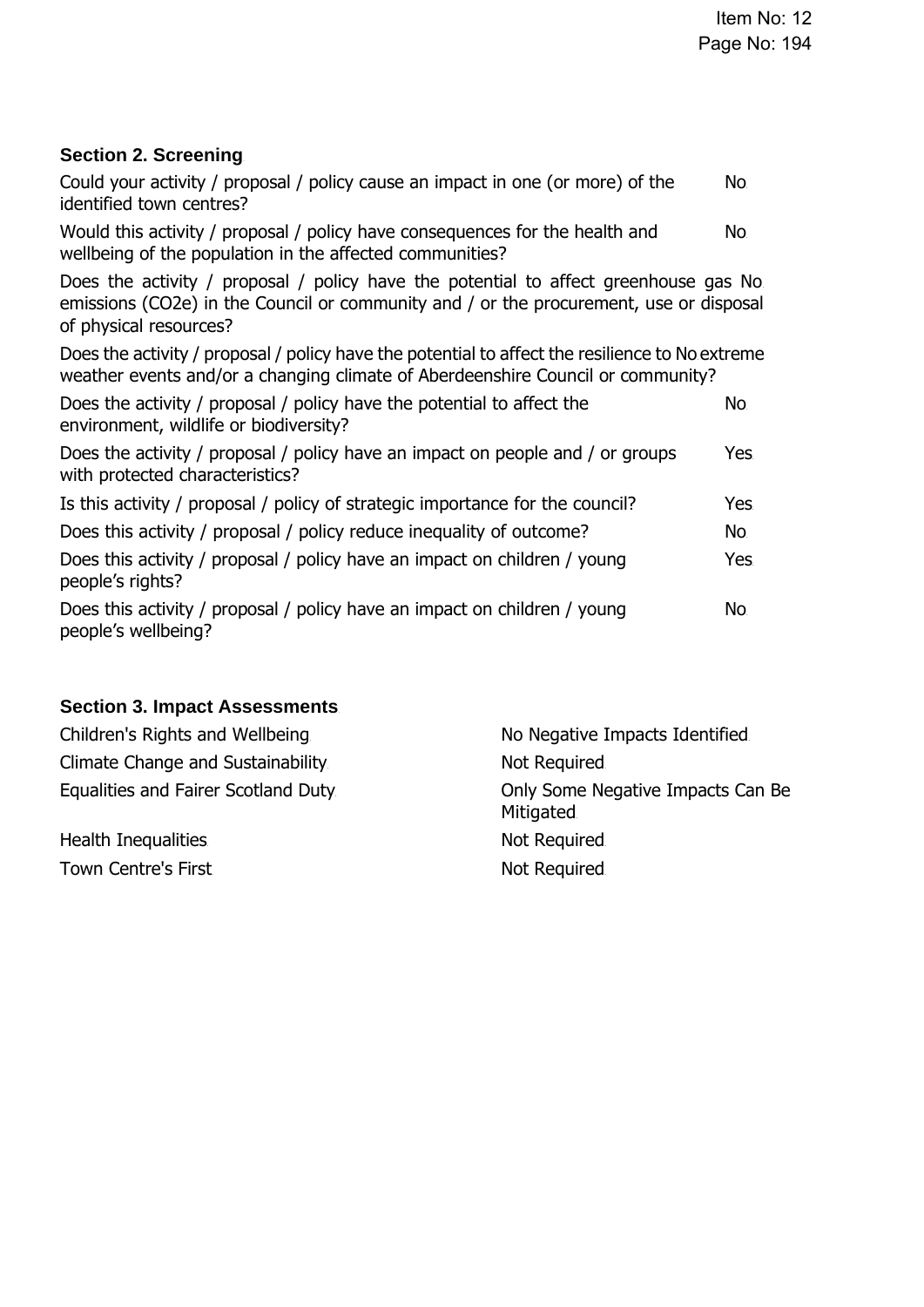Generated automatically from the Integrated Impact Assessment system, assessment ID: IIA-000317. Page 3 of 9.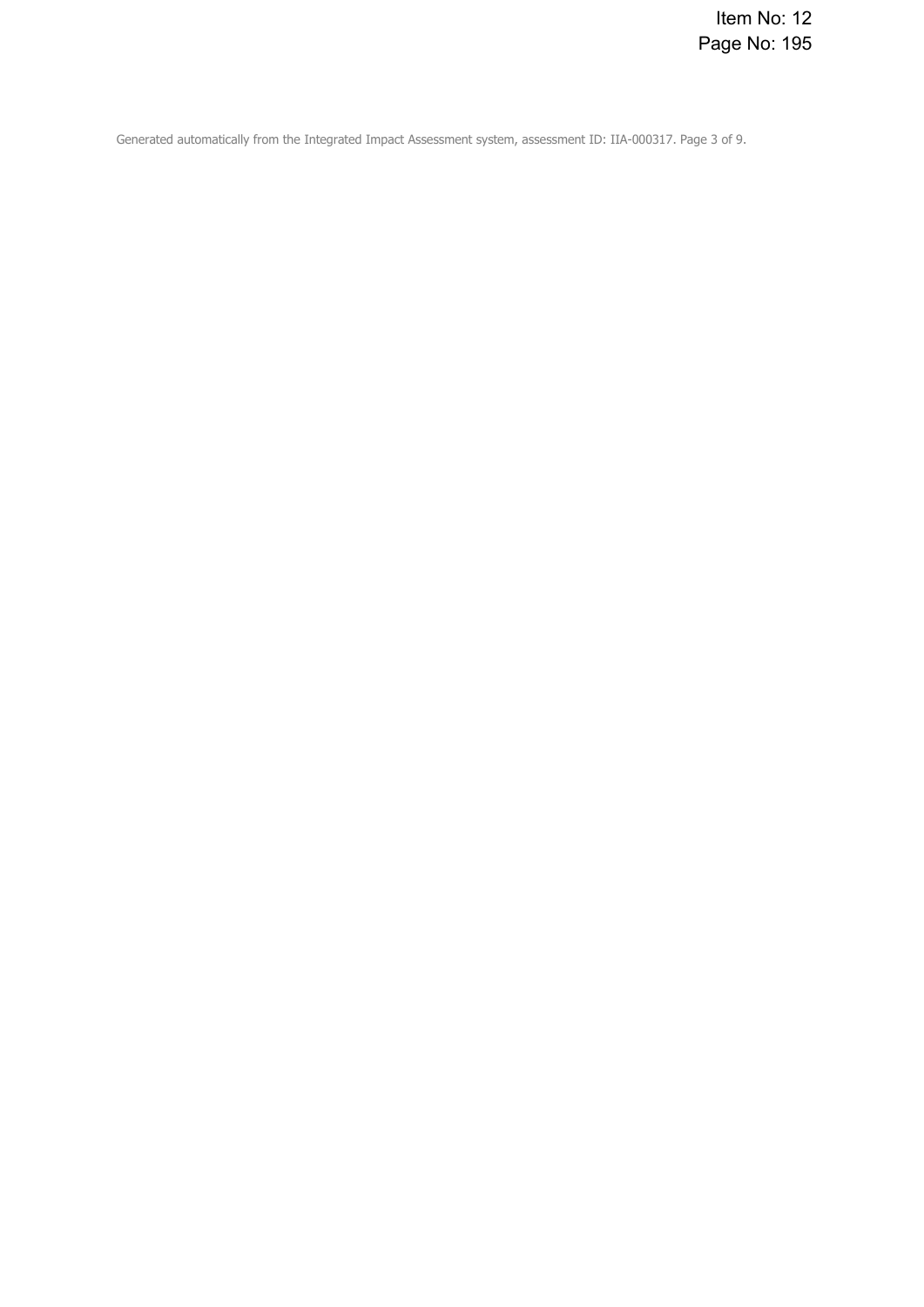## **4. Childrens' Rights and Wellbeing Impact Assessment**

## **4.1. Wellbeing Indicators**

| Indicator Positive Neutral Negative Unknown |                     |                                            |                            |                         |
|---------------------------------------------|---------------------|--------------------------------------------|----------------------------|-------------------------|
| Safe                                        | positive, No.       | $S$ Safe, neutral, $Yes$                   | Safe, negative, No.        | Safe.unknown, No.       |
| <b>Healthy</b>                              | positive.No.        | $H_{\text{Hedthy, neutral}}$ $\text{Yes.}$ | Healthy, negative, No.     | Healthy.unknown.No.     |
| <b>Achieving</b>                            | positive.No.        | Yes<br>Achieving, neutral.                 | Achieving, negative, No.   | Achieving.unknown. No   |
| <b>Nurtured</b>                             | positive.No.        | $N_{\text{Nurtured},\text{neutral}}$ Yes   | Nurtured, negative, No.    | Nurtured.unknown. No    |
| <b>Active</b>                               | positive.No.        | $_{\text{Active, neutral}}$ $\text{Yes.}$  | Active.negative.No.        | Active, unknown, No.    |
| <b>Respected</b>                            | $P$ positive, $Yes$ | Respected.neutral.No.                      | Respected, negative, No.   | Respected.unknown. No.  |
| <b>Responsible</b>                          | $P$ positive, $Yes$ | Responsible.neutral. No.                   | Responsible, negative, No. | Responsible.unknown. No |
| <b>Included</b>                             | positive, Yes.      | Included.neutral.No.                       | Included.negative, No.     | Included.unknown. No.   |

## **4.2. Rights Indicators**

| <b>UNCRC Indicators</b> | Article 2 - Non-discrimination                                            |
|-------------------------|---------------------------------------------------------------------------|
|                         | upheld by this activity   Article 12 - Respect for the views of the child |
| / proposal / policy     |                                                                           |

## **4.3. Positive Impacts**

| <b>Impact Area</b> | <b>Impact</b>                                                                                                                                                                                                           |
|--------------------|-------------------------------------------------------------------------------------------------------------------------------------------------------------------------------------------------------------------------|
| <b>Included</b>    | The DPS contains statements that commit to positive<br>engagement with Young people on the formulation of a future<br><b>DPS</b>                                                                                        |
| <b>Responsible</b> | There are no assumptions in the DPS that we do not consider<br>young people are not responsible in theri views and theri need to<br>be involved in the LDP process                                                      |
| <b>Respected</b>   | The views of young people must be given the same weight as<br>any other group. The DPS does not result in any actions that<br>discriminates in respect to the interests of young people<br>compared to other age groups |

## **4.4. Evidence**

| <b>Type</b> | Source | . . | .<br>llt<br><b>Means?</b> |
|-------------|--------|-----|---------------------------|
|             |        |     |                           |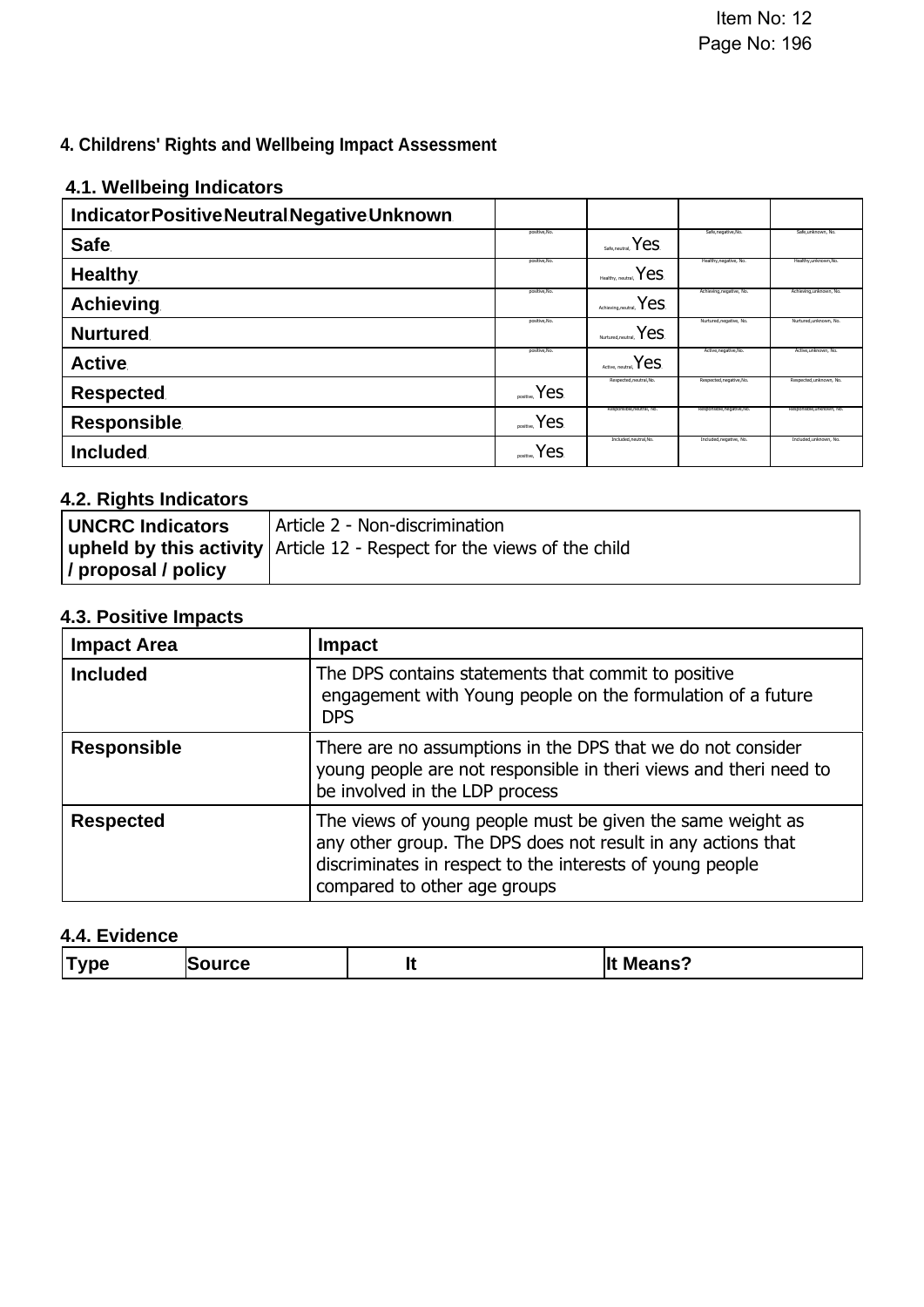Generated automatically from the Integrated Impact Assessment system, assessment ID: IIA-000317. Page 4 of 9.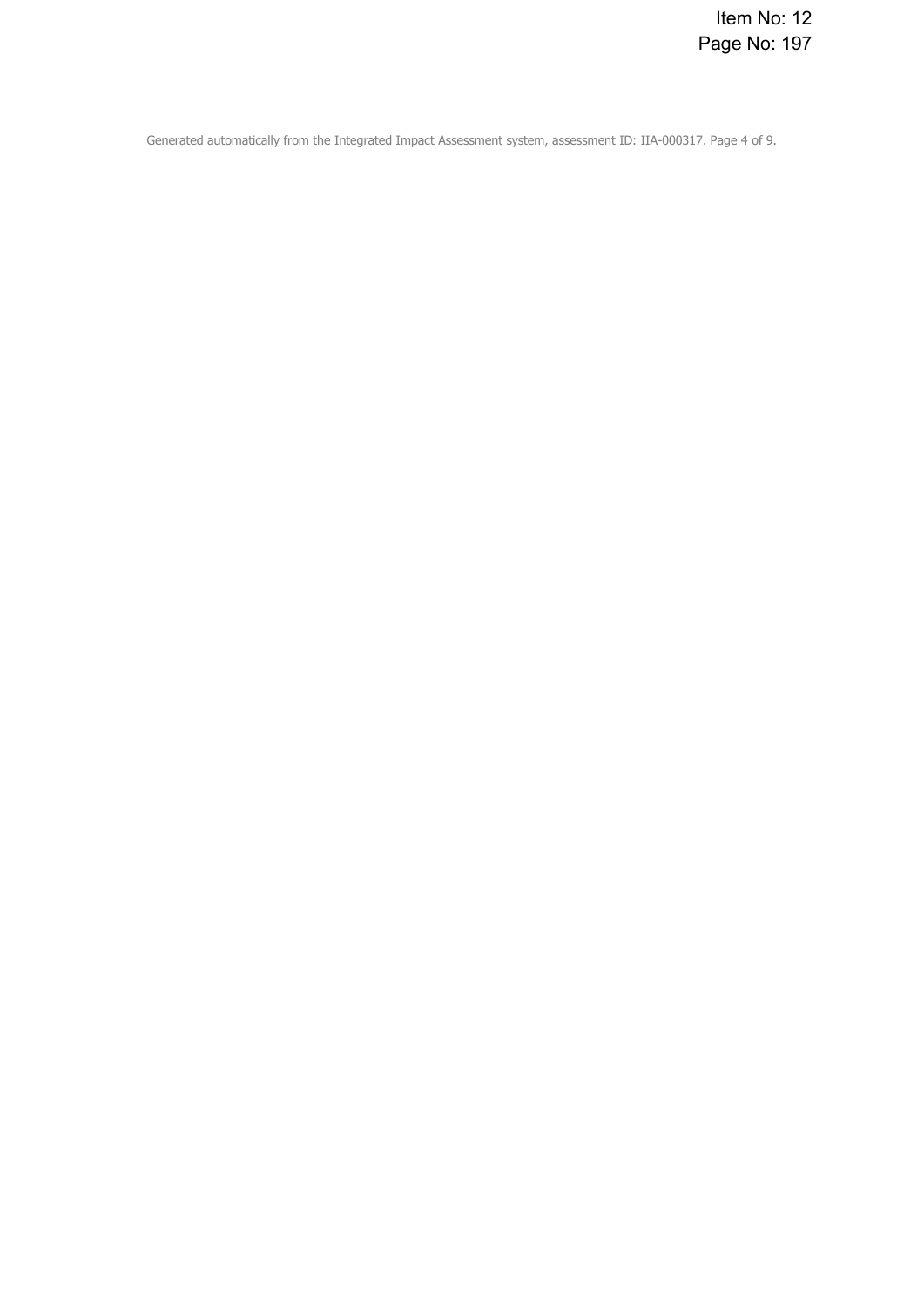| <b>Type</b>       | <b>Source</b>          | It says?                                                                                                                                           | It Means?                                                                                                                                                                                                                                                                                                                                                                                                                                                                |
|-------------------|------------------------|----------------------------------------------------------------------------------------------------------------------------------------------------|--------------------------------------------------------------------------------------------------------------------------------------------------------------------------------------------------------------------------------------------------------------------------------------------------------------------------------------------------------------------------------------------------------------------------------------------------------------------------|
| Other<br>Evidence | Scottish<br>Government | Specific obligations are<br>made in legislation for Local<br>Authorities to engage with<br>young people in preparing<br>the Local Development Plan | The DPS is a milestone in the<br>preparation of a Local<br>Development Plan. It sets<br>out the participation that is<br>anticipated in its<br>development. With the<br>specific focus required from<br>the Scottish Government to<br>engage with young people it<br>is particularly important that<br>the needs of the younger<br>members of society are<br>considered, assessed,<br>respected and they are given<br>a voice in preparing the<br>Local Development Plan |

## **4.5. Accounting for the Views of Children and Young People.**

At this point in the production of the Local Development Plan 2022 there is limited scope for the views of young people to be taken into account as the processes we must follow have been set by legislation. The draft DPS makes reference to a future DPS to consider a future LDP and it is important that the needs of young adults are factored into this future programme.

## **4.6. Promoting the Wellbeing of Children and Young People.**

Commitment to engaging with the Aberdeenshire Youth Forum represents a clear direction to take to ensure that the specific needs of young people are factored into the production of the next Local Development Plan.

## **4.7. Upholding Children and Young People's Rights.**

The DPS contains a statement committing us to engagement with the Aberdeenshire Youth Forum before the publication of the next DPS to scope youth engagement.

## **4.8. Overall Outcome.**

No Negative Impacts Identified.

There are no impacts on young people from the process that we will have to undertake to approve the LDP2022. The DPS has sufficient safeguards within it to ensue that young peoples vies will be considered in developing the programme for the next LDP.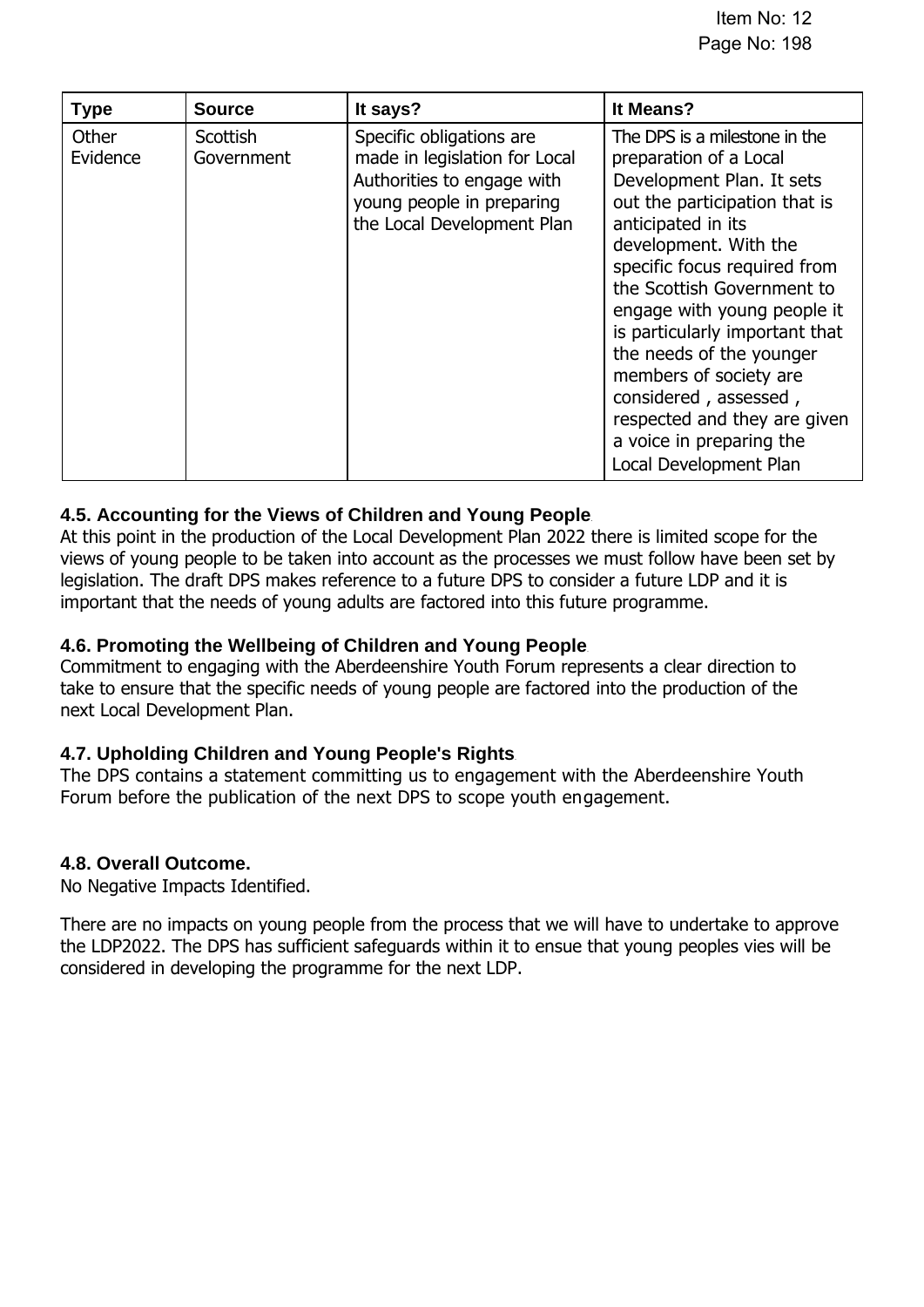Generated automatically from the Integrated Impact Assessment system, assessment ID: IIA-000317. Page 5 of 9.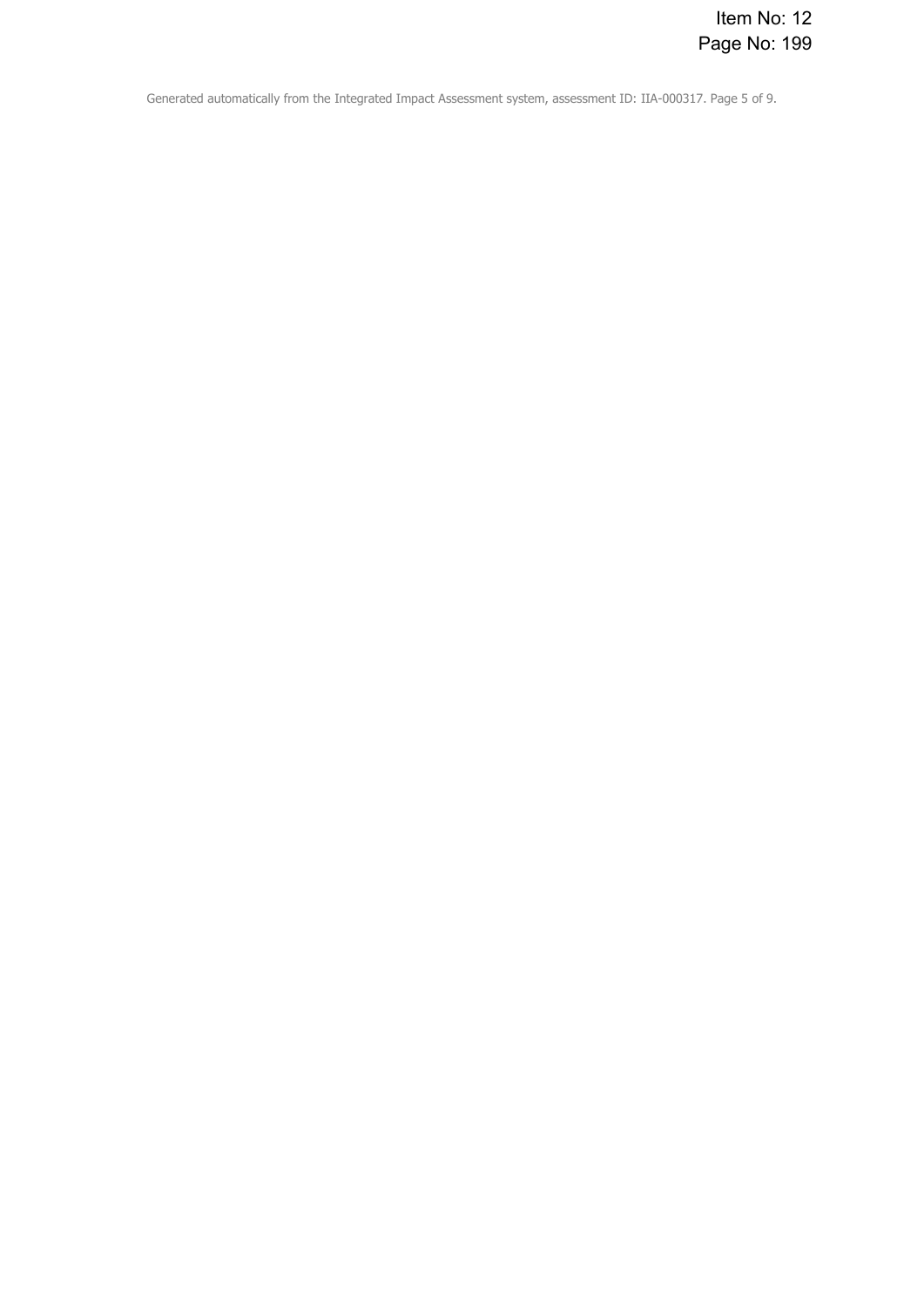## **5. Equalities and Fairer Scotland Duty Impact Assessment**

## **5.1. Protected Groups.**

| <b>Indicator</b>               | <b>Positive</b> | Neutral. | <b>Negative</b> | Unknown. |
|--------------------------------|-----------------|----------|-----------------|----------|
| Age (Younger)                  |                 |          | Yes             |          |
| Age (Older)                    |                 | Yes      |                 |          |
| <b>Disability</b>              |                 |          | Yes             |          |
| Race                           |                 | Yes      |                 |          |
| <b>Religion or Belief</b>      |                 | Yes      |                 |          |
| <b>Sex</b>                     |                 | Yes      |                 |          |
| <b>Pregnancy and Maternity</b> |                 | Yes      |                 |          |
| <b>Sexual Orientation</b>      |                 | Yes      |                 |          |
| <b>Gender Reassignment</b>     |                 | Yes      |                 |          |
| Marriage or Civil Partnership  |                 | Yes      |                 |          |

## **5.2. Socio-economic Groups.**

| <b>Indicator</b>            | <b>Positive</b> | Neutral. | <b>Negative</b> | Unknown. |
|-----------------------------|-----------------|----------|-----------------|----------|
| Low income                  |                 | Yes      |                 |          |
| Low wealth                  |                 | Yes      |                 |          |
| <b>Material deprivation</b> |                 | Yes      |                 |          |
| Area deprivation            |                 | Yes      |                 |          |
| Socioeconomic background    |                 | Yes      |                 |          |

## **5.3. Negative Impacts and Mitigations.**

| <b>Impact Area</b> | <b>Details and Mitigation</b>                                                                                                                                                                             |  |
|--------------------|-----------------------------------------------------------------------------------------------------------------------------------------------------------------------------------------------------------|--|
| Age (Younger)      | The DPS may have an impact of younger age groups who are not<br>so engaged with civic society as adults and may not yet<br>understand some of the broad concepts being expressed in the                   |  |
|                    | <b>DPS</b><br>Can be<br>No<br>mitigated                                                                                                                                                                   |  |
|                    | Justification The concepts presented in the DPS require a basic<br>understanding of how local government decision making is<br>undertaken and the processes involved in producing the<br>Development Plan |  |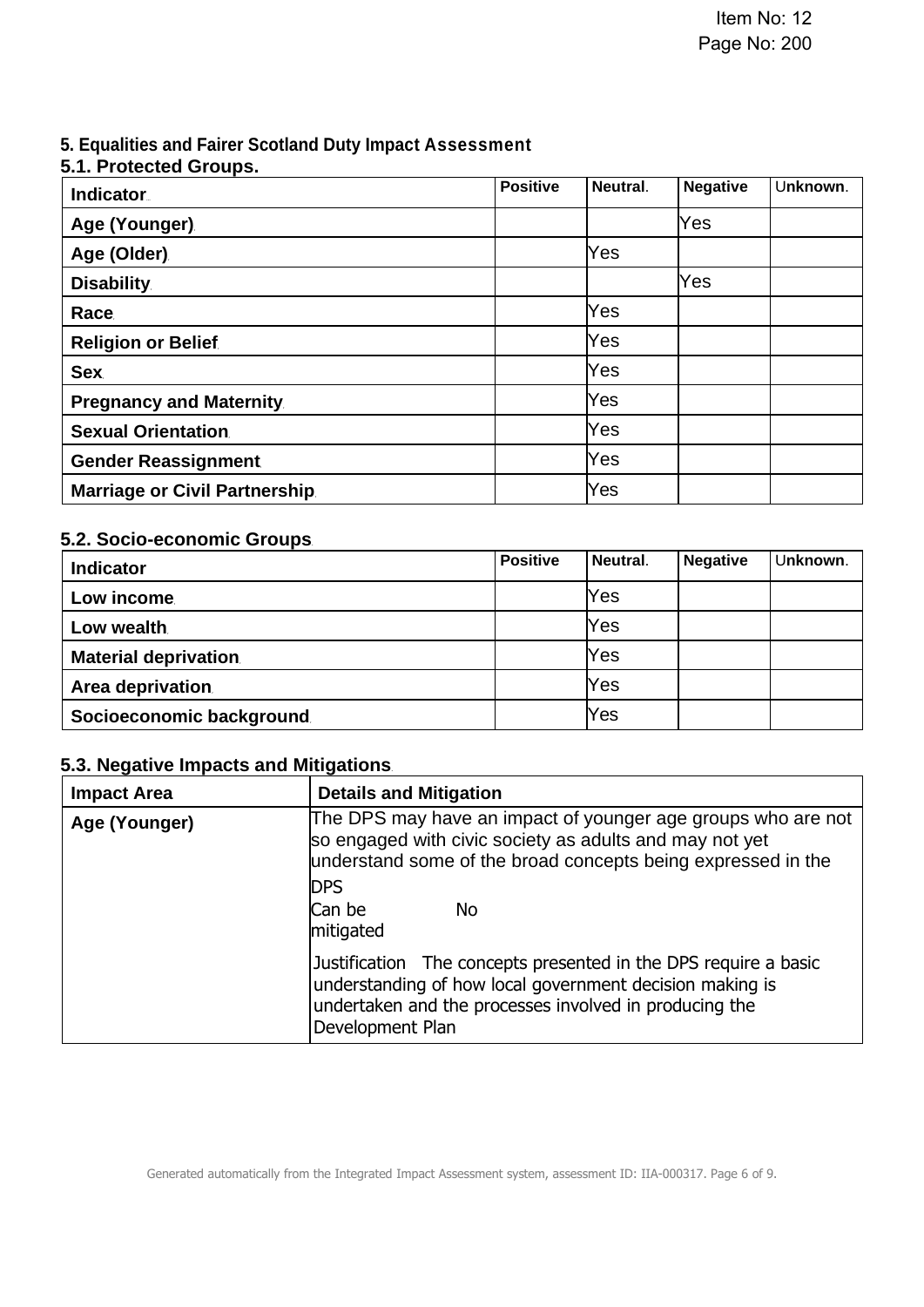| <b>Impact Area</b> | <b>Details and Mitigation</b>                                                                                                                                                                                                       |  |  |
|--------------------|-------------------------------------------------------------------------------------------------------------------------------------------------------------------------------------------------------------------------------------|--|--|
| <b>Disability</b>  | There may be discrimination towards people with cognitive<br>issues. The DPS reflects a complex process that includes a<br>number of natters which require an grasp of civic and<br>governance issues<br>Can be<br>No.<br>mitigated |  |  |
|                    | <b>Justification</b><br>The concepts presented in the DPS require a basic<br>understanding of how local government decision<br>making is undertaken and the processes involved<br>in producing the Development Plan                 |  |  |

## **5.4. Evidence.**

| <b>Type</b>              | <b>Source</b>                                                                                                                      | It says?                                                                                                                                                                                                                                                   | It Means?                                                                                                                                                                                                                                                                |
|--------------------------|------------------------------------------------------------------------------------------------------------------------------------|------------------------------------------------------------------------------------------------------------------------------------------------------------------------------------------------------------------------------------------------------------|--------------------------------------------------------------------------------------------------------------------------------------------------------------------------------------------------------------------------------------------------------------------------|
| <b>Other</b><br>Evidence | Observation and<br>previous<br><b>Equalities</b><br><b>Assessments</b><br>undertaken for<br>previous Local<br>Development<br>plans | Our own observation,<br>confirmed by the Scottish<br>Government in legislation<br>identifies the Young people<br>are not significantly engaged<br>in the production of the<br>Development Plan                                                             | Specific actions are<br>proposed in the DPS to<br>engage with the<br>Aberdeenshire Youth Forum<br>to scope and address this<br>issue. It is beyond the scope<br>of the DPS to provide a<br>detailed overview of the<br>concepts and processes<br>used to develop the LDP |
| Other<br>Evidence        | Observation                                                                                                                        | The development plan is a<br>map and place based<br>exploration of future land<br>use in Aberdeenshire.<br>Experience has shown that<br>translating this information<br>into media suitable for those<br>with visual impairment can<br>be very challenging | Vigilance is required in the<br>production of documents<br>and describing place based<br>land uses to ensure that<br>context is provided for those<br>with visual impairments.                                                                                           |

## **5.5. Information Gaps.**

Lack of empirical data that cognitive disabilities impacts on the ability to understand the Development Plan Scheme . This is not significant if a presumption of potential impact is assumed

## **5.6. Measures to fill Information Gaps.**

| <b>Measure</b>                | <b>Timescale</b> |
|-------------------------------|------------------|
| No measures to be implemented | none             |

## **5.7. Engagement with affected groups.**

None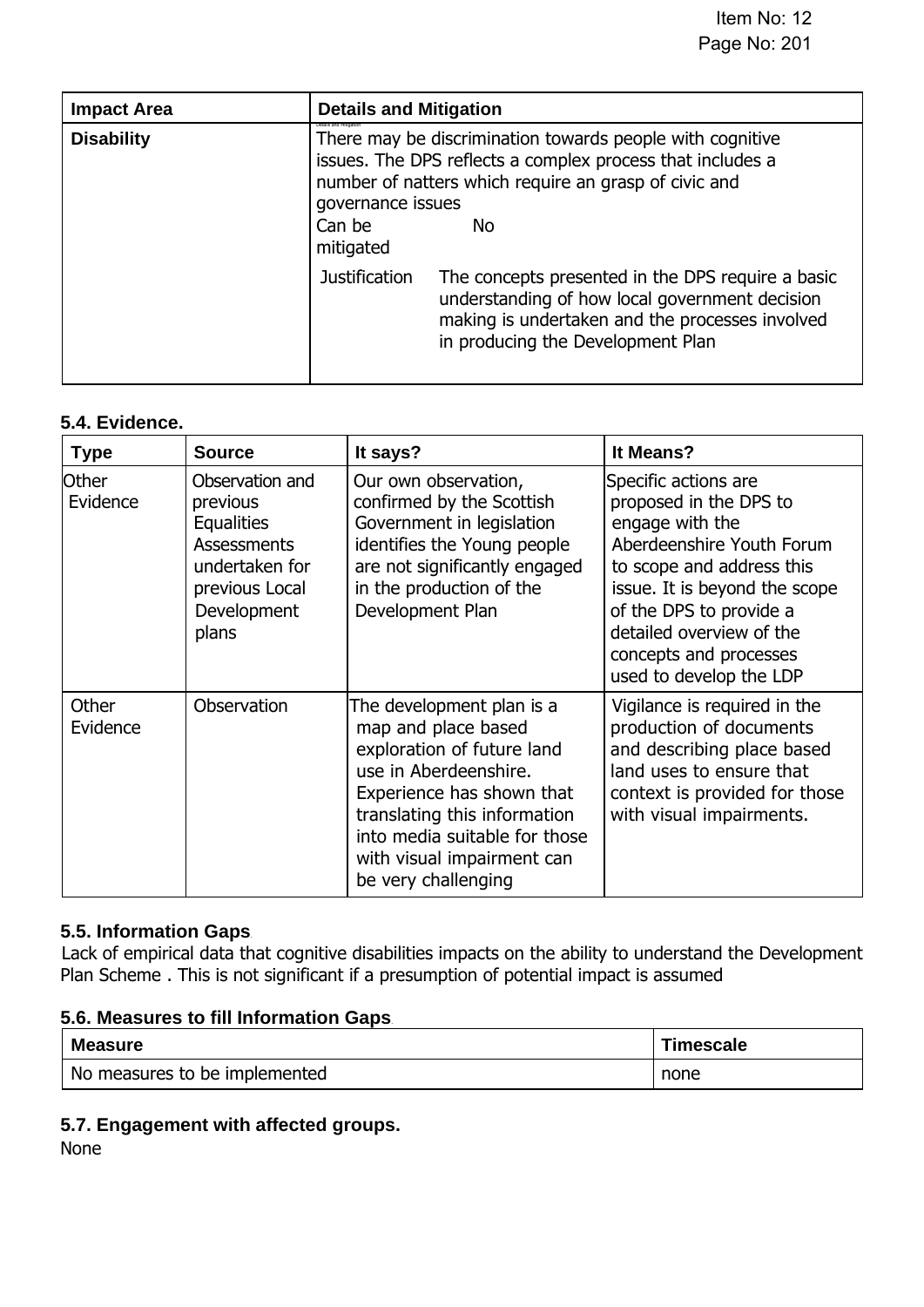## **5.8. Ensuring engagement with protected groups.**

Generated automatically from the Integrated Impact Assessment system, assessment ID: IIA-000317. Page 7 of 9.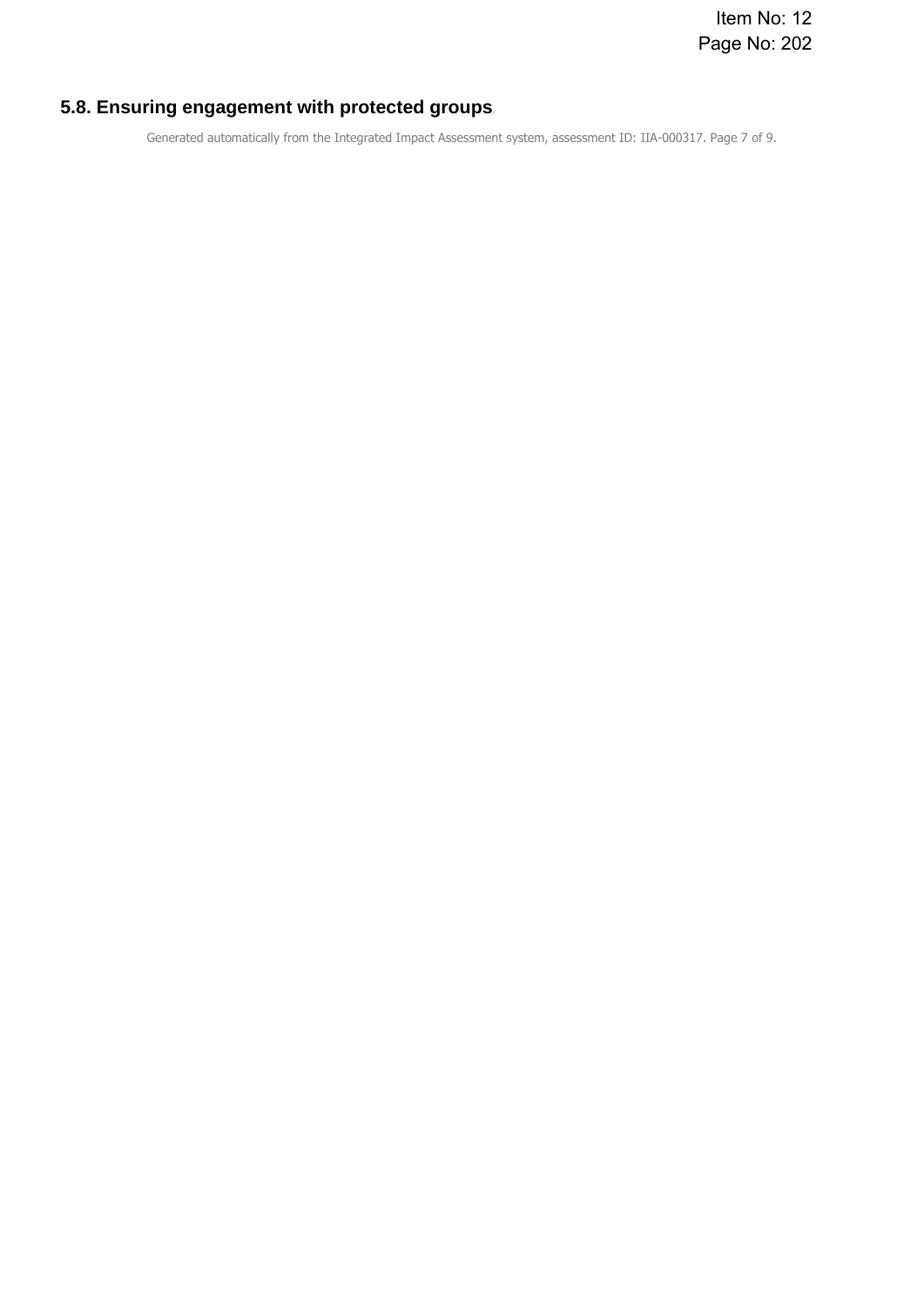Trust is placed that members of the community with responsibility for those with disabilities who are stakeholders in the process would advise if here were issues with publications associated with the LDP. Despite the inclusion of the offer of both translation and speech services in previous LDP's there has been very little take up of these services.

## **5.9. Evidence of engagement.**

This has not been raised as an issue for us to address from carers. One representation to the Main Issues Report in 2019 demonstrated that disabled stakeholders at the Camphill Bennachar community could be assisted to make responsible and meaningful submissions to the process by their support workers.

## **5.10. Overall Outcome.**

Only Some Negative Impacts Can Be Mitigated.

Impacts are likely to occur, but have not been specifically identified to us by users.

Clear measures are taken to ensure documents are written in plain language wherever possible, but it has to be accepted that the LDP also has a function as a technical document and so negative impacts are almost inevitable.

## **5.11. Improving Relations.**

Views on the Local Development Plan processes are dealt with by staff at face value and the merits of their content, not who presented them. There is no opportunity for active discrimination.

#### **5.12. Opportunities of Equality.**

Measures are included within the DPS to ensure appropriate engagement with all stakeholders, irrespective of their characteristics.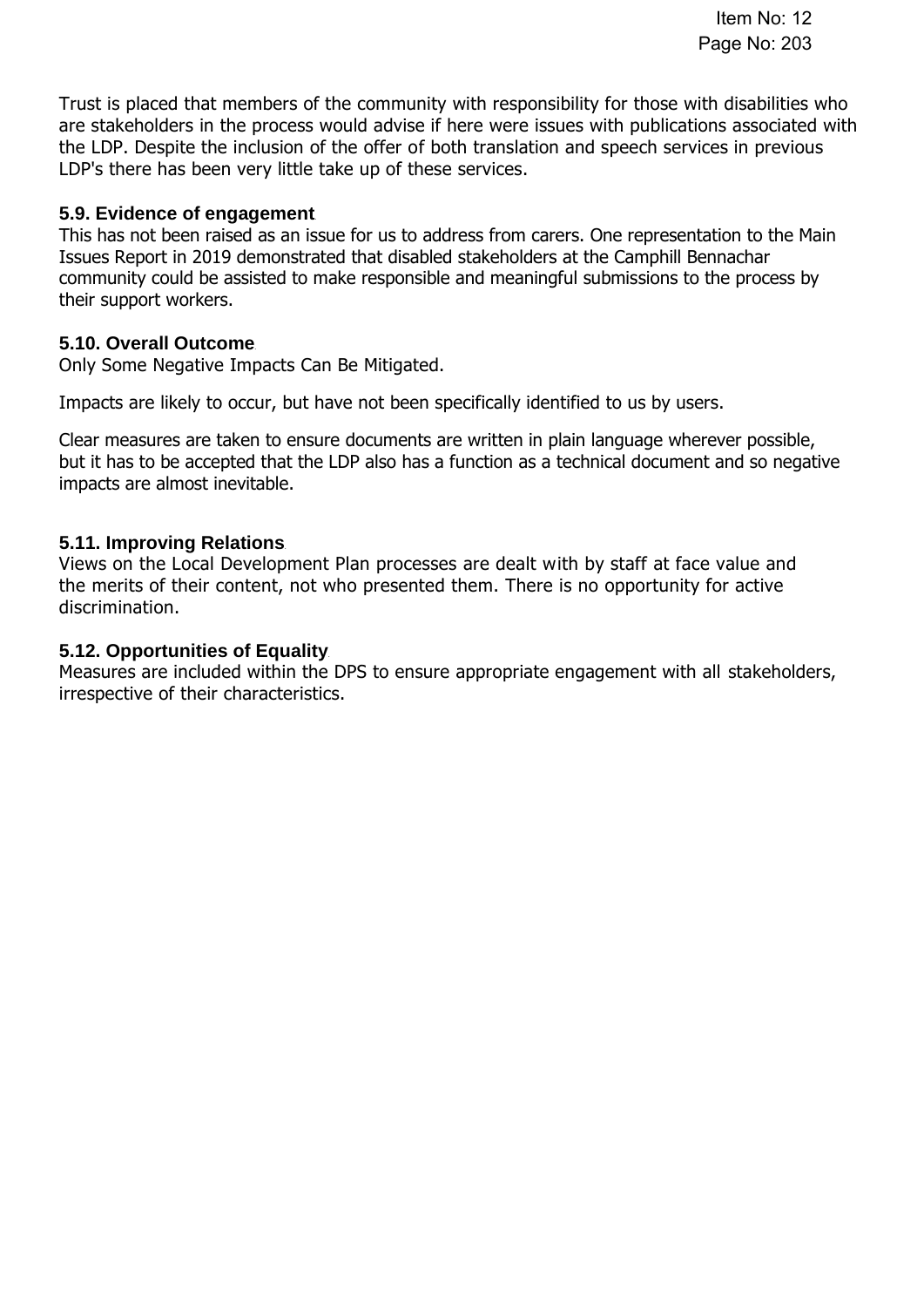Generated automatically from the Integrated Impact Assessment system, assessment ID: IIA-000317. Page 8 of 9.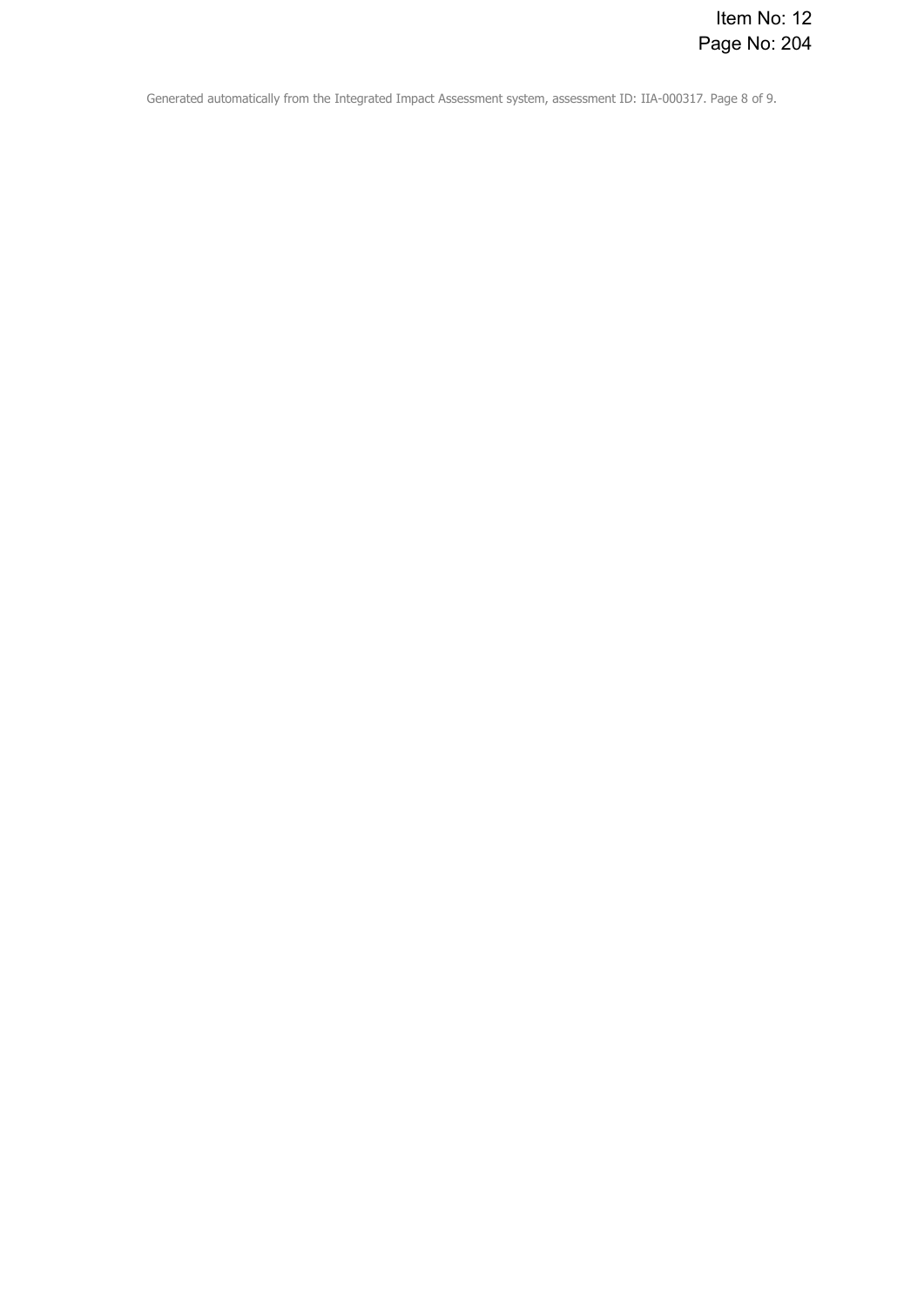## **6. Action Plan.**

| <b>Planned Action</b>                            | <b>Details</b>                         |                                                                                                                         |
|--------------------------------------------------|----------------------------------------|-------------------------------------------------------------------------------------------------------------------------|
| Engagement with the<br>Aberdeenshire Youth Forum | <b>Lead Officer</b>                    | Piers Blaxter                                                                                                           |
|                                                  | <b>Repeating Activity</b>              | No.                                                                                                                     |
|                                                  | <b>Planned Start</b>                   | Thursday March 31, 2022                                                                                                 |
|                                                  | <b>Planned Finish</b>                  | Thursday June 30, 2022                                                                                                  |
|                                                  | <b>Expected</b><br><b>Outcome</b>      | Clear steer from the Youth Forum on the<br>steps to take in engaging with young<br>people on the Local Development Plan |
|                                                  | <b>Resource</b><br><b>Implications</b> | None at this time.                                                                                                      |